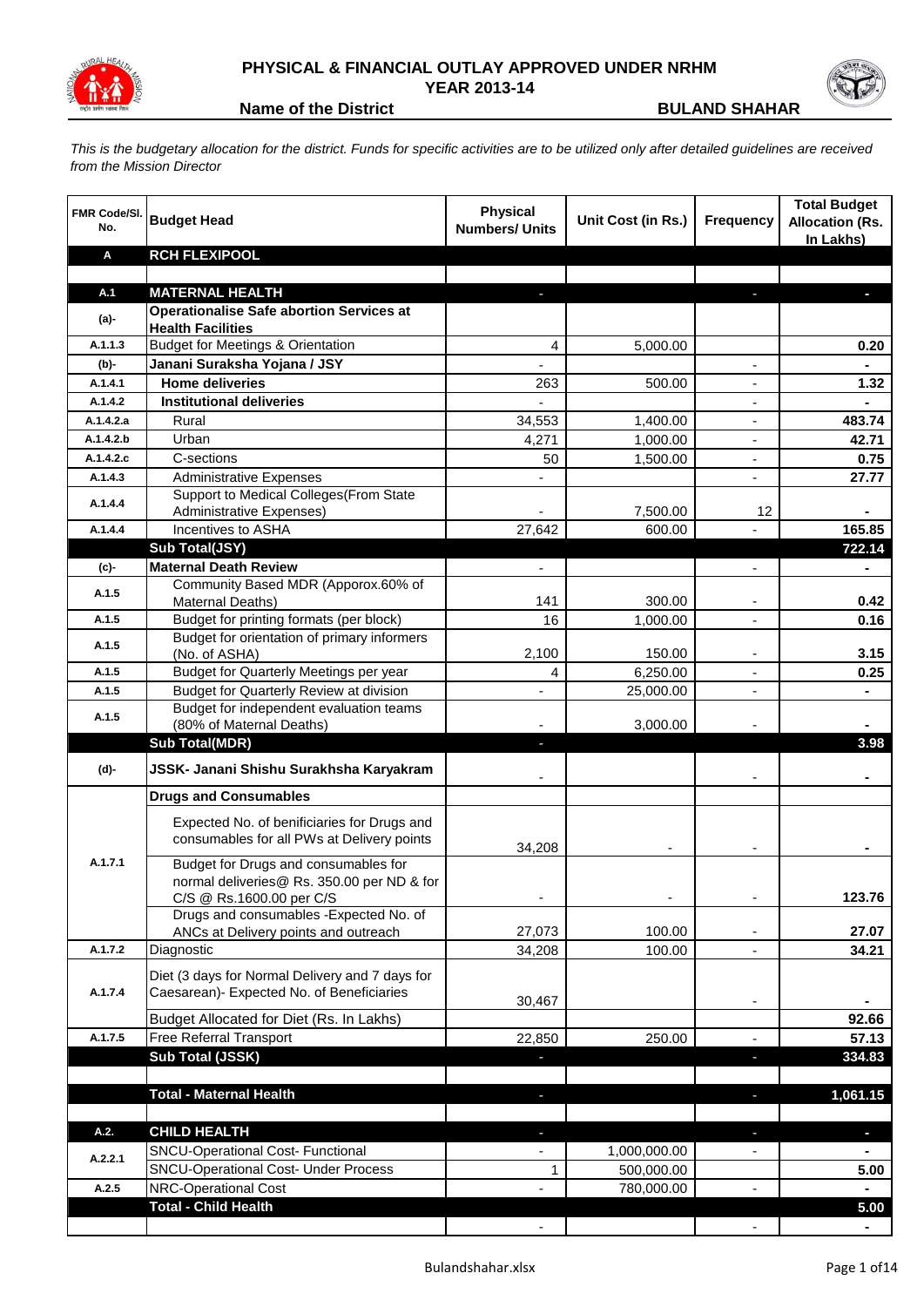| FMR Code/SI.<br>No. | <b>Budget Head</b>                                                                            | <b>Physical</b><br><b>Numbers/ Units</b> | Unit Cost (in Rs.)    | Frequency                | <b>Total Budget</b><br><b>Allocation (Rs.</b><br>In Lakhs) |
|---------------------|-----------------------------------------------------------------------------------------------|------------------------------------------|-----------------------|--------------------------|------------------------------------------------------------|
| A.3                 | <b>FAMILY PLANNING</b>                                                                        |                                          |                       | ٠                        |                                                            |
| A.3.1               | <b>Terminal/Limiting Methods</b>                                                              |                                          |                       |                          |                                                            |
|                     | Orientation workshop, dissemination of                                                        |                                          |                       |                          |                                                            |
| A.3.1.1             | manuals on FP standards & quality                                                             |                                          |                       |                          |                                                            |
|                     | assurance of sterilisation services, fixed day                                                | 1                                        |                       |                          | 0.25                                                       |
| A.3.1.2             | planning meeting<br>Female Sterilisation Camps Proposed                                       | 160                                      | 25,000.00<br>2,000.00 |                          | 3.20                                                       |
| A.3.1.3             | <b>NSV Camps Proposed</b>                                                                     | 40                                       | 3,500.00              | $\blacksquare$           | 1.40                                                       |
| A.3.1.4             | <b>Compensation for Female Sterilisation</b>                                                  | 6,832                                    | 1,000.00              | $\blacksquare$           | 68.32                                                      |
|                     | Compensation for male sterilization/NSV                                                       |                                          |                       |                          |                                                            |
| A.3.1.5             | Acceptance                                                                                    | 400                                      | 1,500.00              | $\overline{a}$           | 6.00                                                       |
|                     | Orientation Workshop on accreditation of                                                      |                                          |                       |                          |                                                            |
| A.3.1.6             | private providers to provide sterilization                                                    |                                          |                       |                          |                                                            |
|                     | services                                                                                      | 1                                        | 10,000.00             | $\blacksquare$           | 0.10                                                       |
| A.3.2               | <b>Spacing Methods</b>                                                                        |                                          |                       |                          |                                                            |
| A.3.2.2             | IUD services at health facilities (including                                                  |                                          |                       |                          |                                                            |
|                     | fixed day services at Sub Centres-L1)<br>IUD services at health facilities (including         | 14                                       | 3,000.00              |                          | 0.42                                                       |
| A.3.2.3             | fixed day services at Sub Centre-L1 ) No. of                                                  |                                          |                       |                          |                                                            |
|                     | <b>IUCD</b> insertions                                                                        | 28,512                                   | 20.00                 |                          | 5.70                                                       |
|                     |                                                                                               |                                          |                       |                          |                                                            |
|                     | POL for Family Planning/ Others (including                                                    |                                          |                       |                          |                                                            |
| A.3.3               | additional mobility support to surgeon's team<br>if req)-Budget given according to total nos. |                                          |                       |                          |                                                            |
|                     | of Female Sterilization Camps.                                                                |                                          |                       |                          |                                                            |
|                     |                                                                                               | 160                                      | 1,000.00              |                          | 1.60                                                       |
| A.3.5.2             | <b>Performance rewards</b>                                                                    |                                          |                       |                          |                                                            |
|                     | Division level: Rs. 11.25 Lakh @ Rs.                                                          |                                          |                       |                          |                                                            |
|                     | 62,500/- per division (Rs.20,000 for 1st, Rs.                                                 |                                          |                       |                          |                                                            |
|                     | 15,000 for 2nd and Rs. 10,000 for 3rd                                                         |                                          |                       |                          |                                                            |
|                     | position for best performing tubectomy                                                        |                                          |                       |                          |                                                            |
|                     | surgeon at each division, Rs. 15,000 for best<br>performing NSV surgeon, and Rs.2000/- for    |                                          |                       |                          |                                                            |
|                     | best SN and Rs.500/- for best ANM).                                                           |                                          |                       |                          |                                                            |
|                     |                                                                                               |                                          | 62,500.00             |                          |                                                            |
| A.3.5.3             | <b>World Population Day' celebration</b>                                                      | $\mathbf{r}$                             |                       | $\blacksquare$           | $\blacksquare$                                             |
|                     | For District level activities                                                                 | 1                                        | 100,000.00            | $\overline{\phantom{a}}$ | 1.00                                                       |
|                     | For Block level activities                                                                    | 16                                       | 10,000.00             | $\blacksquare$           | 1.60                                                       |
| A.3.5.4             | Other strategies/ activities                                                                  |                                          |                       |                          |                                                            |
| A.3.5.4.2           | Orientation of district nodal officers for<br>change in FP Beema Policy-No. of                |                                          |                       |                          |                                                            |
|                     | Workshops                                                                                     |                                          | 10,000.00             |                          | 0.10                                                       |
|                     | <b>Total -Family Planning</b>                                                                 |                                          |                       |                          | 89.69                                                      |
|                     |                                                                                               |                                          |                       |                          |                                                            |
|                     | <b>ADOLESCENT REPRODUCTIVE AND</b>                                                            |                                          |                       |                          |                                                            |
| A.4                 | <b>SEXUAL HEALTH / ARSH</b>                                                                   |                                          |                       |                          |                                                            |
| A.4.1.4             | <b>Operating Expenses</b>                                                                     |                                          |                       |                          |                                                            |
|                     | For Existing Clinics                                                                          |                                          | 2,500.00              | 12                       |                                                            |
| A.4.2               | <b>School Health programme</b>                                                                |                                          |                       |                          |                                                            |
|                     | Dissemination of Guidelines for School                                                        |                                          |                       |                          |                                                            |
| A.4.2.1             | Health Programme (14 Nos. for each Block                                                      |                                          |                       |                          |                                                            |
|                     | and 7 Nos. for District Level)                                                                | 231                                      | 75.00                 | 1                        | 0.17                                                       |
| A.4.2.2             | Convergence Meeting at Block level (Twice<br>in a year)                                       | 16                                       | 2,500.00              | 2                        | 0.80                                                       |
| A.4.2.3             | Mobility Support (For Block Level)                                                            | 16                                       | 25,000.00             | 6                        | 24.00                                                      |
| A.4.3               | Other strategies/activities                                                                   |                                          |                       |                          |                                                            |
| A.4.3.2             | <b>Menstrual Hygiene</b>                                                                      |                                          |                       |                          |                                                            |
|                     | No.of Blocks                                                                                  |                                          |                       |                          |                                                            |
|                     | No.of ASHAs                                                                                   |                                          |                       |                          |                                                            |
|                     | One Planning & Sensitization meeting at                                                       |                                          |                       |                          |                                                            |
|                     | Dist.level @Rs.5000/-meeting                                                                  |                                          | 5,000.00              |                          |                                                            |
|                     | One Review & Refresher meeting at                                                             |                                          |                       |                          |                                                            |
|                     | Dist.level @Rs.5000/-meeting                                                                  |                                          | 5,000.00              |                          |                                                            |
|                     | Reporting Register for District & Blocks                                                      |                                          |                       |                          |                                                            |
|                     | @Rs.30/-register                                                                              |                                          | 30.00                 |                          |                                                            |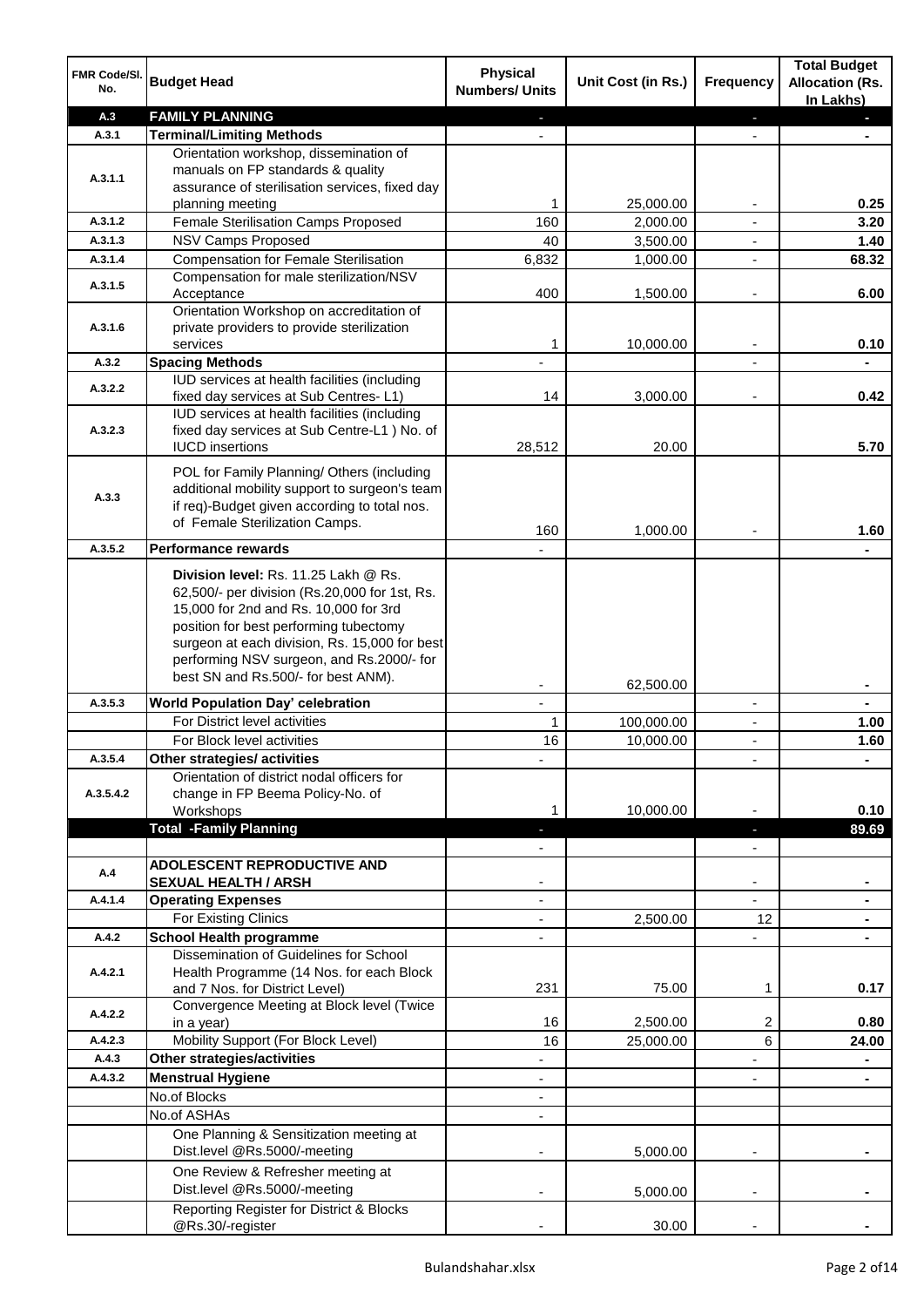| FMR Code/SI.<br>No.    | <b>Budget Head</b>                                                                                                                                         | <b>Physical</b><br><b>Numbers/ Units</b> | Unit Cost (in Rs.) | Frequency      | <b>Total Budget</b><br><b>Allocation (Rs.</b><br>In Lakhs) |
|------------------------|------------------------------------------------------------------------------------------------------------------------------------------------------------|------------------------------------------|--------------------|----------------|------------------------------------------------------------|
|                        | Reporting Register for ASHA @Rs.30/-registe                                                                                                                |                                          | 30.00              | $\overline{a}$ |                                                            |
|                        | Storage Almirahs for District & Blocks<br>@Rs.5000/- Almirahs                                                                                              |                                          | 5,000.00           |                |                                                            |
|                        | 2 Flex banner with hanging rod per                                                                                                                         |                                          |                    |                |                                                            |
|                        | block/Dist.@Rs.500/-banner                                                                                                                                 |                                          | 500.00             |                |                                                            |
|                        | <b>Sub-total ARSH</b>                                                                                                                                      |                                          |                    | ı.             | 24.97                                                      |
|                        |                                                                                                                                                            |                                          |                    |                |                                                            |
| A.5                    | <b>URBAN RCH (focus on Urban slums)</b>                                                                                                                    |                                          |                    | J,             |                                                            |
| A.5.2                  | Human Resource for Urban Health                                                                                                                            |                                          |                    |                |                                                            |
| A.5.2.1                | Doctors/Mos                                                                                                                                                | 4                                        | 36,000.00          | 6              | 8.64                                                       |
| A.5.2.4                | <b>ANM</b>                                                                                                                                                 | 4                                        | 9,900.00           | 6              | 2.38                                                       |
| A.5.2.5                | <b>Staff Nurse</b>                                                                                                                                         | 4                                        | 16,500.00          | 6              | 3.96                                                       |
| A.5.2.12               | Sweeper cum Choukidar                                                                                                                                      | 4                                        | 4,950.00           | 6              | 1.19                                                       |
| A.5.3                  | Operating expenses for UHP and UHC                                                                                                                         |                                          |                    |                |                                                            |
|                        | Rent @7000/Month/Centre                                                                                                                                    | 4                                        | 7,000.00           | 6              | 1.68                                                       |
|                        | Telephone Bills @ 1000/Month/Centre                                                                                                                        | 4                                        | 1,000.00           | 6              | 0.24                                                       |
|                        | Electricity Bills @ 1500/Month/Centre                                                                                                                      | 4                                        | 1,500.00           | 6              | 0.36                                                       |
|                        | Contingency @ 500/Month/Centre                                                                                                                             | 4                                        | 500.00             | 6              | 0.12                                                       |
|                        | <b>Total- Urban Health</b>                                                                                                                                 |                                          |                    | п              | 18.56                                                      |
| A.7                    | <b>PNDT Activities</b>                                                                                                                                     |                                          |                    |                |                                                            |
|                        | <b>Support to PC-PNDT Cells</b>                                                                                                                            |                                          |                    |                |                                                            |
| A.7.1                  | <b>Divisional Level</b>                                                                                                                                    |                                          |                    |                |                                                            |
|                        | Remuneration of Data Assistant (At Each                                                                                                                    | $\overline{\phantom{a}}$                 |                    |                |                                                            |
|                        | Division PC-PNDT Cell)                                                                                                                                     |                                          | 17,000.00          | 12             |                                                            |
|                        | Contingency for the operation of cell @<br>Rs.20000/-                                                                                                      |                                          | 20,000.00          | 1              |                                                            |
|                        | One time office setup cost @ Rs.100000/-                                                                                                                   | $\blacksquare$                           | 100,000.00         | 1              |                                                            |
|                        | <b>District Level</b>                                                                                                                                      |                                          |                    |                |                                                            |
|                        | Remuneration of Data Entry Operator (At<br>Each District PC-PNDT Cell)                                                                                     | 1                                        | 10,000.00          | 12             | 1.20                                                       |
|                        | Contingency for the operation of cell @<br>Rs.20000/-                                                                                                      | 1                                        | 20,000.00          | 1              | 0.20                                                       |
|                        | One time office setup cost @ Rs. 50000/-                                                                                                                   | $\mathbf{1}$                             | 50,000.00          | $\mathbf{1}$   | 0.50                                                       |
| A.7.2                  | <b>Other PNDT activities</b>                                                                                                                               |                                          |                    |                | $\blacksquare$                                             |
| A.7.2.3                | Visit of division level inspection committees (<br>TA/DA of Additional Director will be incurred<br>from this amount) @ Rs.30000 for 10 visit in<br>a year |                                          | 3,000.00           | 10             |                                                            |
| A.7.2.8                | Orientation of members of the district<br>advisory committees at Division Levels (No.<br>of Workshops)                                                     | ٠                                        | 25,000.00          | 1              |                                                            |
| A.7.2.10               | District Level Sensitization (No. of<br>Workshops)                                                                                                         | 1                                        | 10,000.00          |                | 0.10                                                       |
|                        | <b>Total-PC-PNDT</b>                                                                                                                                       |                                          |                    |                | 2.00                                                       |
|                        |                                                                                                                                                            |                                          |                    |                |                                                            |
| A.8                    | <b>Human Resources</b>                                                                                                                                     |                                          |                    | ٠              | $\blacksquare$                                             |
| A.8.1                  | <b>Contractual Staff &amp; Services</b>                                                                                                                    |                                          |                    |                |                                                            |
| A.8.1.1.1.f            | Honoraria for ANMs at Sub Centres                                                                                                                          | 115                                      | 10,000.00          | 6              | 69.00                                                      |
| A.8.1.1.2.f            | Honoraria for Staff Nurses - SNCU                                                                                                                          | 8                                        | 16,500.00          | 6              | 7.92                                                       |
| A.8.1.1.2.f            | Honoraria for Staff Nurses -NRC                                                                                                                            | ÷,                                       | 16,500.00          | 6              | $\blacksquare$                                             |
| A.8.1.2.1              | Honoraria for Laboratory Technicians                                                                                                                       | 12                                       | 11,880.00          | 6              | 8.55                                                       |
| A.8.1.3.5.d            | Honoraria for Paediatricians- Child Health                                                                                                                 | 3                                        | 48,000.00          | 6              | 8.64                                                       |
| A.8.1.3.7<br>A.8.1.5.8 | Honoraria for Dental Doctors<br>Honoraria for M.O.(Training Coordinators for                                                                               | 2                                        | 35,000.00          | 6              | 4.20                                                       |
|                        | training NRCs/SNCUs)                                                                                                                                       |                                          | 36,000.00          | 6              |                                                            |
| A.8.1.7.2              | Honoraria for X-Ray Technicians                                                                                                                            | 4                                        | 11,800.00          | 6              | 2.83                                                       |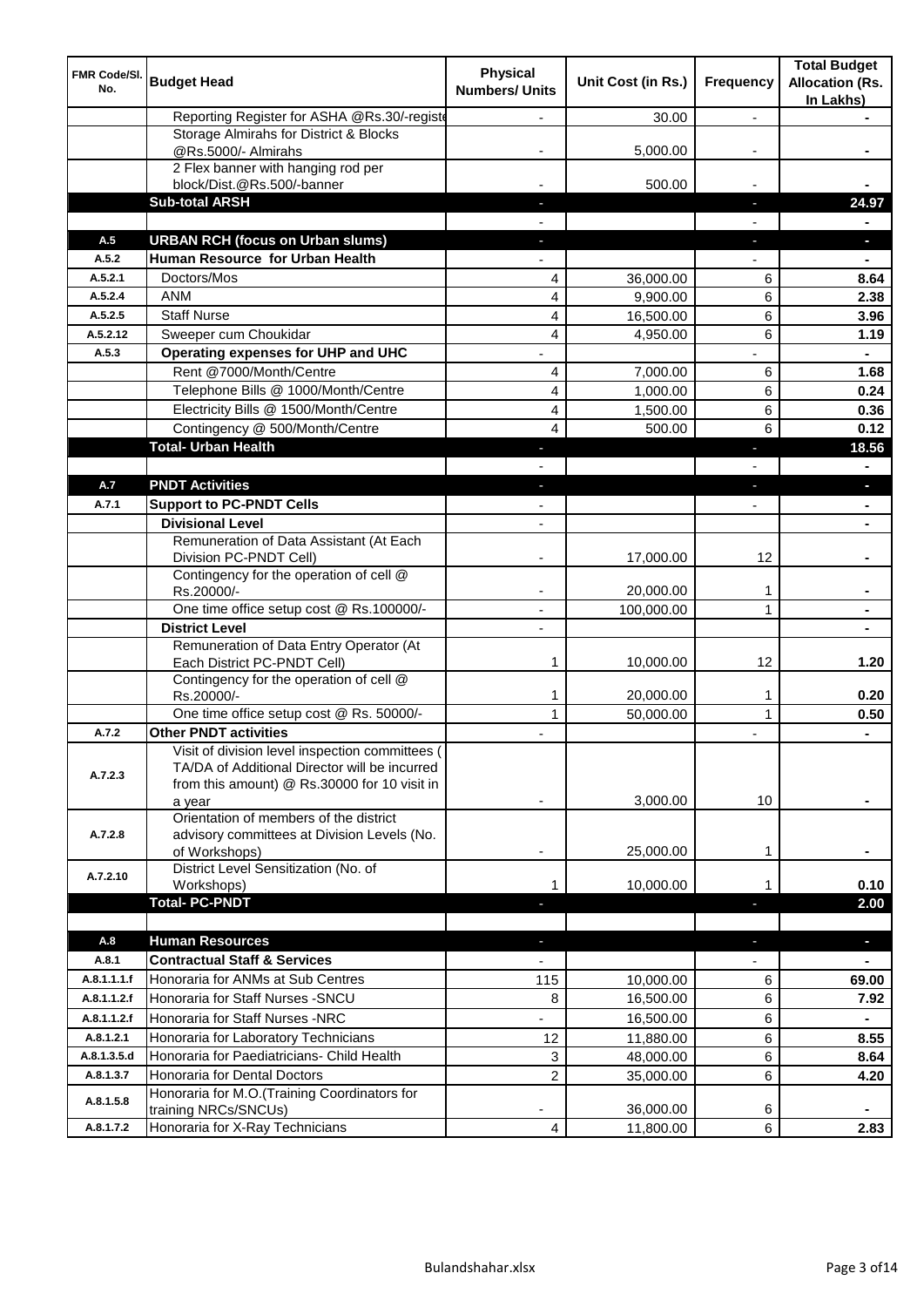| FMR Code/SI. |                                                                                   | <b>Physical</b>          |                          |                          | <b>Total Budget</b>                 |
|--------------|-----------------------------------------------------------------------------------|--------------------------|--------------------------|--------------------------|-------------------------------------|
| No.          | <b>Budget Head</b>                                                                | <b>Numbers/ Units</b>    | Unit Cost (in Rs.)       | Frequency                | <b>Allocation (Rs.</b><br>In Lakhs) |
| A.8.1.7.4    | <b>School Health Teams (Exclusively for SH)</b>                                   |                          |                          |                          |                                     |
| A.8.1.7.4.a  | <b>Honoraria for Medical Officers</b>                                             |                          |                          |                          |                                     |
|              | No. of MBBS Doctors-Existing                                                      | 3                        | 36,000.00                | 6                        | 6.48                                |
|              | No. of MBBS Doctors-New                                                           | 13                       | 36,000.00                | 2                        | 9.36                                |
|              | No. of BDS Doctors-Existing                                                       | 12                       | 35,000.00                | 6                        | 25.20                               |
|              | No. of AYUSH Doctors-Existing                                                     | 15                       | 24,000.00                | 6                        | 21.60                               |
|              | No. of AYUSH Doctors-New                                                          | 17                       | 24,000.00                | 2                        | 8.16                                |
| A.8.1.7.4.b  | <b>Honoraria for Physiotherapists</b>                                             | 11                       | 11,880.00                | 6                        | 7.84                                |
| A.8.1.7.4.c  | <b>Honoraria for Dental Hygienists</b>                                            | 3                        | 11,880.00                | 6                        | 2.14                                |
| A.8.1.7.4.d  | <b>Honoraria for Ophthalmic Assistants</b>                                        | 16                       | 11,880.00                | 6                        | 11.40                               |
| A.8.1.7.4.e  | Honoraria for Staff Nurses/GNMs-Existing                                          | 15                       | 16,500.00                | 6                        | 14.85                               |
|              | Honoraria for Staff Nurses/GNMs-New                                               |                          | 16,500.00                | 2                        |                                     |
| A.8.1.7.4.g  | Honoraria for ANMs-Existing                                                       | 15                       | 10,000.00                | 6                        | 9.00                                |
|              | Honoraria for ANMs-New                                                            | 2                        | 10,000.00                | $\overline{2}$           | 0.40                                |
|              | Honoraria for FP Counsellors(@ Rs.9300/-                                          |                          |                          |                          |                                     |
| A.8.1.7.5.1  | (Rs.9000/-Honoraria and 300/-for                                                  |                          |                          |                          |                                     |
| A.8.1.7.5.2  | communication support)<br><b>Honoraria for ARSH Counsellors</b>                   | 4                        | 9,300.00                 | 6                        | 2.23                                |
|              |                                                                                   | ٠                        | 12,000.00                | 6                        | $\blacksquare$                      |
| A.8.1.7.5.4  | <b>Honoraria for Nutritionist-NRC</b><br><b>Honoraria for Staff under Routine</b> | ٠                        | 15,000.00                | 6                        | $\blacksquare$                      |
|              | <b>Immunization</b>                                                               |                          |                          |                          | $\blacksquare$                      |
|              | Refrigerator Mechanics-District Level                                             | ä,                       | 16,500.00                | 6                        |                                     |
|              | Cold Chain Handlers-District Level                                                | 1                        | 9,900.00                 | 6                        | 0.59                                |
| A.8.1.7.7    | Vaccine Store Keepers-Division Level                                              |                          | 22,000.00                | 6                        |                                     |
|              | Refrigerator Mechanics-Division Level                                             | ä,                       | 16,500.00                | 6                        | $\blacksquare$                      |
|              | Vaccine Van Drivers-Division Level                                                | ä,                       | 16,500.00                | 6                        | $\blacksquare$                      |
|              | Cold Chain Handlers-Division Level                                                | ä,                       | 9,900.00                 | 6                        |                                     |
| A.8.1.9      | <b>Honoraria for Data Entry Operators</b>                                         | 4                        | 8,800.00                 | 6                        | 2.11                                |
| A.8.1.11.f   | <b>Honoraria for Caretakers-NRC</b>                                               |                          | 4,000.00                 | 6                        |                                     |
| A.8.1.11.f   | <b>Honoraria for Cooks-NRC</b>                                                    |                          | 5,000.00                 | 6                        |                                     |
|              | <b>TOTAL - HUMAN RESOURCE</b>                                                     |                          |                          |                          | 222.52                              |
|              |                                                                                   |                          |                          |                          |                                     |
| A.9          | <b>TRAINING</b>                                                                   |                          |                          | ٠                        |                                     |
|              |                                                                                   |                          |                          |                          |                                     |
| A.9.3        | <b>Maternal Health Training</b>                                                   |                          |                          |                          |                                     |
| A.9.3.1      | <b>Skilled Attendance at Birth / SBA</b>                                          | $\overline{\phantom{a}}$ |                          | ۰                        | $\blacksquare$                      |
| A.9.3.1.1    | Setting up of SBA Training Centres                                                | 1                        | 25,000.00                | ۰                        | 0.25                                |
|              | <b>Training of Staff Nurses in SBA</b>                                            | ÷,                       |                          | $\overline{\phantom{a}}$ |                                     |
| A.9.3.1.4    | Total Batches to be conducted (4 Per                                              |                          |                          |                          |                                     |
|              | Batch)@ Rs.103300/ Batch                                                          | 7                        | 103,300.00               | $\overline{\phantom{a}}$ | 7.23                                |
| A.9.3.4      | <b>Safe Abortion Services Training</b>                                            |                          |                          | L,                       |                                     |
|              | <b>Training of Medical Officers in safe</b>                                       |                          |                          |                          |                                     |
| A.9.3.4.2    | abortion<br>Total Batches to be conducted @ Rs.52000                              |                          |                          |                          |                                     |
|              | /batch                                                                            | 3                        | 52,000.00                |                          | 1.56                                |
| A.9.3.5      | RTI / STI Training                                                                | $\overline{\phantom{a}}$ |                          | $\overline{\phantom{a}}$ | $\blacksquare$                      |
|              | <b>Training of Medical Officers in RTI/STI</b>                                    | $\overline{\phantom{a}}$ |                          | $\overline{\phantom{a}}$ | $\blacksquare$                      |
| A.9.3.5.3    | Total Batches to be conducted @ Rs.72600                                          |                          |                          |                          |                                     |
|              | /batch                                                                            | 3                        | 72,600.00                |                          | 2.18                                |
|              | Sub Total - Maternal Health Training                                              |                          |                          |                          | 11.22                               |
|              |                                                                                   |                          |                          |                          |                                     |
| A.9.5        | <b>Child Health Training</b>                                                      |                          |                          | ٠                        | $\blacksquare$                      |
| A.9.5.2.2    | <b>F-IMNCI Training for Medical Officers</b>                                      |                          |                          |                          |                                     |
|              | <b>Total Training Load</b>                                                        | $\overline{\phantom{0}}$ | $\overline{\phantom{a}}$ |                          | $\blacksquare$                      |
|              | <b>Batch Size/Participants</b>                                                    | 16                       |                          |                          |                                     |
|              | No. of Batches                                                                    | $\overline{\phantom{0}}$ | 212,900.00               | $\overline{\phantom{0}}$ | ۰                                   |
|              | Total Batches to be observed(25% of                                               |                          |                          |                          |                                     |
|              | organized batches)                                                                |                          | 7,500.00                 |                          |                                     |
| A.9.5.2.3    | <b>F-IMNCI Training for Staff Nurses</b>                                          | ٠                        |                          | $\overline{\phantom{a}}$ | $\blacksquare$                      |
|              | <b>Total Training Load</b>                                                        | ٠                        |                          |                          |                                     |
|              | <b>Batch Size/Participants</b>                                                    |                          |                          |                          |                                     |
|              | No. of Batches                                                                    |                          | 206,900.00               |                          |                                     |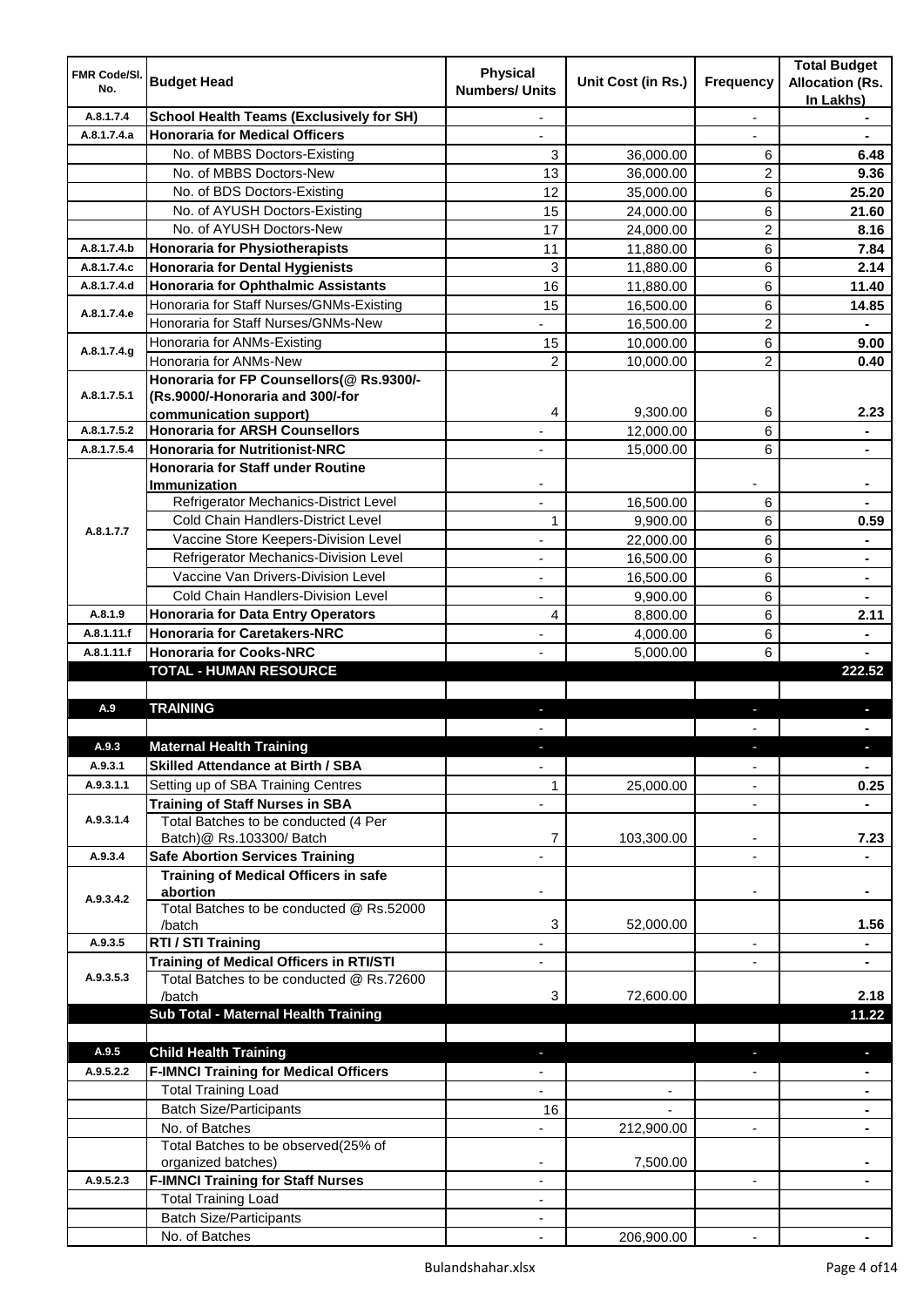| <b>FMR Code/SI.</b><br>No. | <b>Budget Head</b>                                                             | <b>Physical</b><br><b>Numbers/ Units</b> | Unit Cost (in Rs.)    | Frequency                | <b>Total Budget</b><br><b>Allocation (Rs.</b><br>In Lakhs) |
|----------------------------|--------------------------------------------------------------------------------|------------------------------------------|-----------------------|--------------------------|------------------------------------------------------------|
|                            | Total Batches to be observed(25% of<br>organized batches)                      |                                          | 7,500.00              |                          |                                                            |
| A.9.5.5.2.a                | <b>IMNCI Plus(CCSP)-10 Days TOT for</b>                                        |                                          |                       |                          |                                                            |
|                            | <b>Physicians</b>                                                              |                                          |                       |                          |                                                            |
|                            | <b>Total Training Load</b>                                                     |                                          |                       |                          |                                                            |
|                            | <b>Batch Size/Participants</b><br>No. of Batches                               | 24                                       |                       |                          |                                                            |
|                            | Total Batches to be observed(25% of                                            |                                          | 576,300.00            |                          |                                                            |
|                            | organized batches)                                                             |                                          | 11,000.00             |                          |                                                            |
|                            | Sub Total- Child Health Training                                               |                                          |                       |                          |                                                            |
|                            |                                                                                |                                          |                       |                          |                                                            |
| A.9.7                      | Adolescent Reproductive and Sexual Health/                                     |                                          |                       |                          |                                                            |
|                            | <b>ARSH Training</b>                                                           |                                          |                       |                          |                                                            |
|                            | <b>ARSH training for ANMs/LHVs</b>                                             |                                          |                       |                          |                                                            |
| A.9.7.4                    | Total Batches to be conducted@ Rs.71000/                                       |                                          |                       |                          |                                                            |
|                            | <b>Batch</b><br><b>Sub Total- ARSH Training</b>                                | 3                                        | 71,000.00             |                          | 2.13<br>2.13                                               |
|                            |                                                                                |                                          |                       |                          |                                                            |
| A.9.8.4.2                  | <b>Clinical Establishment Act</b>                                              | 1                                        | 798,000.00            | $\overline{a}$           | 7.98                                                       |
|                            |                                                                                |                                          |                       |                          |                                                            |
|                            | <b>TOTAL - Training</b>                                                        |                                          |                       |                          | 21.33                                                      |
|                            |                                                                                |                                          |                       |                          |                                                            |
| A.10                       | PROGRAMME MANAGEMENT                                                           |                                          |                       |                          | a.                                                         |
|                            | <b>District Programme Management Support</b>                                   |                                          |                       |                          |                                                            |
| A.10.2                     | Unit                                                                           |                                          |                       |                          |                                                            |
|                            | <b>Contractual Staffs for DPMSU</b>                                            |                                          |                       |                          |                                                            |
| A.10.2.1                   | Honoraria for District Programme Manager                                       | 1                                        | 32,700.00             | 6                        | 1.96                                                       |
| A.10.2.2                   | Honoraria for District Accounts Manager                                        | $\mathbf{1}$                             | 26,650.00             | 6                        | 1.60                                                       |
| A.10.2.3                   | Honoraria for District Data Manager(District                                   |                                          |                       |                          |                                                            |
| A.10.2.7                   | Data cum Account Assistant)<br>Honoraria for Office Assistant                  | 1                                        | 18,150.00             | 6                        | 1.09                                                       |
| A.10.2.8.1                 | Operational Expenses for DPMU unit                                             | 1<br>1                                   | 7,000.00<br>75,000.00 | 6<br>6                   | 0.42<br>4.50                                               |
|                            | Honoraria for District Community Process                                       |                                          |                       |                          |                                                            |
| A.10.2.8.2                 | Manager                                                                        | 1                                        | 26,650.00             | 6                        | 1.60                                                       |
|                            | <b>Sub Total - DPMU</b>                                                        |                                          |                       |                          | 11.17                                                      |
|                            |                                                                                |                                          |                       |                          |                                                            |
| A.10.3                     | <b>Block Programme Management Unit (BPMU)</b>                                  | $\overline{\phantom{a}}$                 |                       | $\overline{\phantom{a}}$ | $\blacksquare$                                             |
| A.10.3.1                   | Honoraria for Block Programme Managers                                         | 16                                       | 20,000.00             | 6                        | 19.20                                                      |
| A.10.3.2                   | Honoraria for Block Accounts Managers                                          | 16                                       | 10,000.00             | 6                        | 9.60                                                       |
|                            | <b>Sub Total - DPMU</b>                                                        | ٠                                        |                       | J,                       | 28.80                                                      |
|                            |                                                                                |                                          |                       |                          |                                                            |
| A.10.6                     | <b>Concurrent Audit System</b>                                                 |                                          |                       | $\overline{\phantom{0}}$ | $\blacksquare$                                             |
|                            | Budget For Block Units(Rs.1500 per                                             |                                          |                       |                          |                                                            |
|                            | Block/Quarter)<br>Budget For District (District HO Rs.                         | 16                                       | 1,500.00              | 4                        | 0.96                                                       |
|                            | 4500/Month)                                                                    |                                          | 4,500.00              | 12                       | 0.54                                                       |
|                            | <b>Sub Total - Concurrent Audit</b>                                            |                                          |                       |                          | 1.50                                                       |
|                            |                                                                                |                                          |                       |                          |                                                            |
| A.10.7                     | <b>Mobility Support, Field Visits</b>                                          |                                          |                       | $\overline{a}$           | $\blacksquare$                                             |
| A.10.7.2                   | Mobility Support-DPMU/District (2 Vehicles per<br>District per month)          | 2                                        | 25,000.00             | 12                       | 6.00                                                       |
| A.10.7.3                   | Mobility Support-BPMU/Block (1 Vehicle per<br>District per Month)              | 16                                       | 25,000.00             | 12                       | 48.00                                                      |
| A.10.7.4.1                 | Mobility Support for Div.PMU Division & AD<br>Offices( 1 vehicle per Division) |                                          | 25,000.00             | 12                       |                                                            |
|                            | Sub Total - Mobility Support, Field Visits                                     |                                          |                       |                          | 54.00                                                      |
|                            |                                                                                |                                          |                       |                          |                                                            |
|                            | <b>TOTAL - Programme Management</b>                                            |                                          |                       | ı.                       | 95.47                                                      |
|                            |                                                                                |                                          |                       |                          |                                                            |
|                            | <b>GRAND TOTAL- RCH FLEXIPOOL</b>                                              |                                          |                       |                          | 1,540.70                                                   |
|                            |                                                                                |                                          |                       |                          |                                                            |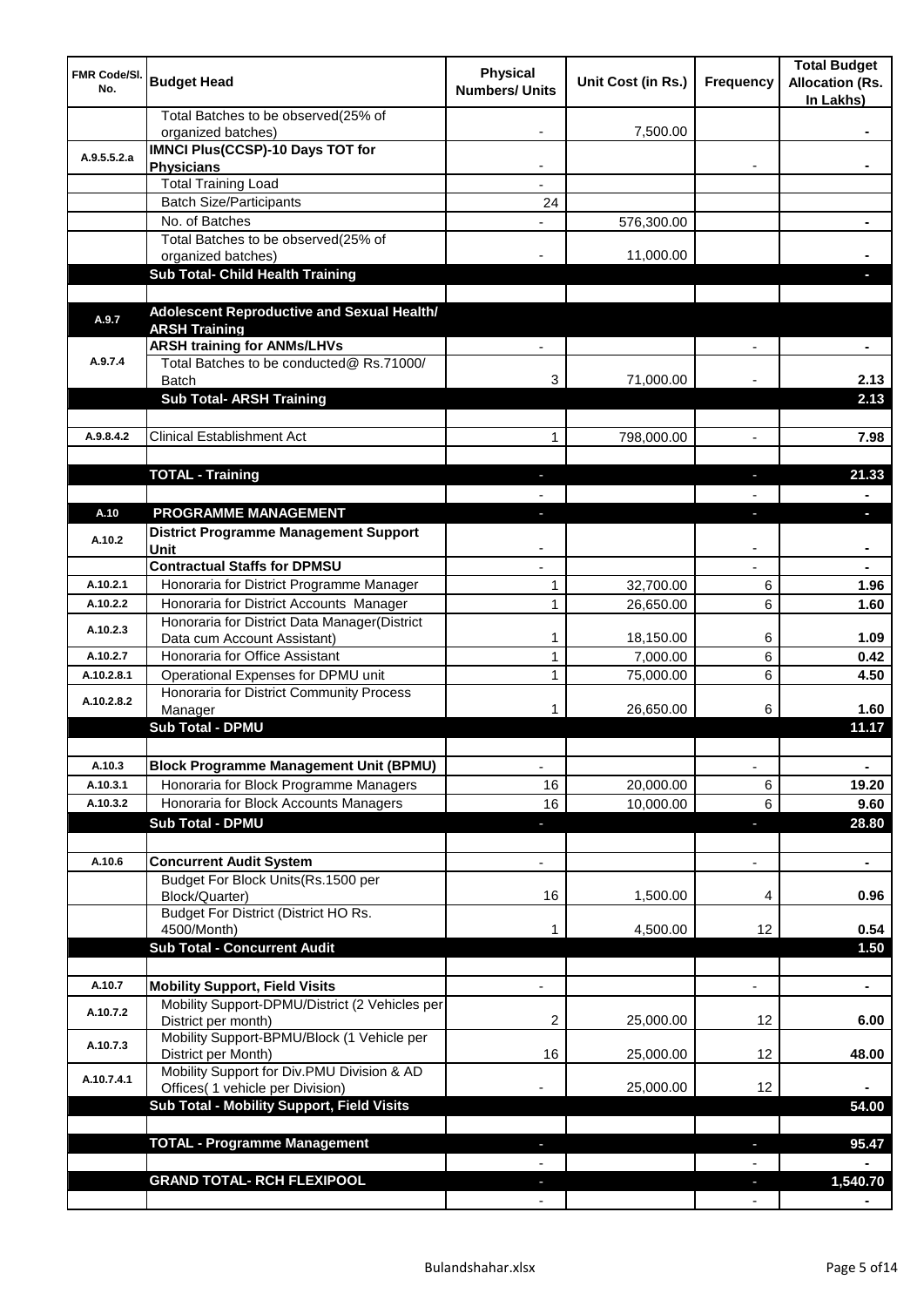| FMR Code/SI.<br>No. | <b>Budget Head</b>                                                            | <b>Physical</b><br><b>Numbers/ Units</b> | Unit Cost (in Rs.) | <b>Frequency</b> | <b>Total Budget</b><br><b>Allocation (Rs.</b><br>In Lakhs) |
|---------------------|-------------------------------------------------------------------------------|------------------------------------------|--------------------|------------------|------------------------------------------------------------|
| B                   | <b>MISSION FLEXIPOOL</b>                                                      |                                          |                    | E.               |                                                            |
| <b>B1</b>           | <b>ASHA</b>                                                                   |                                          |                    |                  |                                                            |
|                     | ASHA State Trainers - TOT (Module VI&VII)-                                    |                                          |                    |                  |                                                            |
| B1.1.1.4.2          | National Level-Cost of TA/DA                                                  |                                          | 15,000.00          |                  |                                                            |
| B1.1.3.3            | <b>Incentive for FP</b>                                                       |                                          |                    |                  |                                                            |
|                     | Incentive for ASHA @ Rs. 1000 if a couple                                     |                                          |                    |                  |                                                            |
|                     | adopts permanent methods after 02                                             |                                          |                    |                  |                                                            |
| B1.1.3.3.1          | children(Assumed that 15.56 % clients                                         |                                          |                    |                  |                                                            |
|                     | adopts permanent methods after 02                                             |                                          |                    |                  |                                                            |
|                     | children).                                                                    | 1,125                                    | 1,000.00           |                  | 11.25                                                      |
| B1.1.3.5            | Other incentive                                                               |                                          |                    |                  |                                                            |
|                     | On taking Complicated On pregnancy cases                                      |                                          |                    |                  |                                                            |
| B1.1.3.5.1          | or New born cases to the health facility                                      |                                          |                    |                  |                                                            |
|                     | @Rs.150/- case (up to 3 cases/year)                                           |                                          |                    |                  |                                                            |
|                     |                                                                               | 2,291                                    | 150.00             | 3                | 10.31                                                      |
|                     | Birth & Death Registration (For 30 birth & 9                                  |                                          |                    |                  |                                                            |
| B1.1.3.5.3          | deaths/ASHA) -Amount Approved 90% Only                                        |                                          |                    |                  |                                                            |
|                     |                                                                               | 2,291                                    | 180.00             |                  | 3.71                                                       |
| B1.1.3.5.5          | TA/DA for attending Monthly Meetings<br>@Rs.100/Meeting - Amount Approved 90% |                                          |                    |                  |                                                            |
|                     | Only                                                                          | 2,291                                    | 100.00             | 12               | 24.74                                                      |
|                     | Maternal Death Audit Information                                              |                                          |                    |                  |                                                            |
| B1.1.3.5.6          | (@Rs.200/Case)-Amount Approved 50%                                            |                                          |                    |                  |                                                            |
|                     | Only                                                                          | 235                                      | 200.00             |                  | 0.24                                                       |
|                     | Incentives to ASHA Sangini(@Rs.150 for                                        |                                          |                    |                  |                                                            |
| B1.1.3.5.12         | one field visit and 20 visits per month)                                      | 115                                      | 3,000.00           | 10               | 34.50                                                      |
| B1.1.3.6            | <b>Other Activities</b>                                                       | $\overline{\phantom{a}}$                 |                    |                  |                                                            |
|                     | ASHA Divas/Annual ASHA Samellan-                                              |                                          |                    |                  |                                                            |
| B1.1.3.6.1          | (Amount Approved 70% Only)                                                    | 2,291                                    | 250.00             |                  | 4.01                                                       |
|                     | <b>ASHA Payment Voucher</b>                                                   | 2,291                                    | 25.00              |                  | 0.57                                                       |
| B1.1.3.6.3          | <b>ASHA Master Payment Register</b>                                           | 16                                       | 150.00             |                  | 0.02                                                       |
|                     | <b>ASHA Sangini Format</b>                                                    | 115                                      | 50.00              |                  | 0.06                                                       |
| B1.1.4              | Awards to ASHA's/Link workers                                                 | 16                                       | 5,000.00           | $\overline{a}$   | 0.80                                                       |
|                     | <b>ASHA Resource Centre/ASHA Mentoring</b>                                    |                                          |                    |                  |                                                            |
| B1.1.5              | Group                                                                         |                                          |                    |                  | $\blacksquare$                                             |
|                     | Mobility Costs ASHA Mentoring Group for                                       |                                          |                    |                  |                                                            |
| B1.1.5.4            | district*4 meetings@Rs.2500/meeting                                           | 4                                        | 2,500.00           |                  | 0.10                                                       |
|                     | <b>Sub Total - ASHA</b>                                                       |                                          |                    |                  | 90.31                                                      |
|                     |                                                                               |                                          |                    |                  |                                                            |
| <b>B2</b>           | <b>Untied Funds</b>                                                           | ٠                                        |                    | J,               | $\blacksquare$                                             |
|                     | No. of CHCs/SDH and Amount Approved 71%                                       |                                          |                    |                  |                                                            |
| <b>B2.1</b>         | Only                                                                          | 20                                       | 50,000.00          | 1                | 7.10                                                       |
|                     |                                                                               |                                          |                    |                  |                                                            |
| <b>B2.2</b>         | No. of PHCs and Amount Approved 93% Only                                      | 54                                       | 25,000.00          | 1                | 12.56                                                      |
|                     | No. of Sub Centres and Amount Approved                                        |                                          |                    |                  |                                                            |
| <b>B2.3</b>         | 46% Only                                                                      | 344                                      | 10,000.00          | 1                | 15.82                                                      |
| <b>B2.4</b>         | No. of VHNSCs and Amount Approved 36%                                         |                                          |                    |                  |                                                            |
|                     | Only                                                                          | 884                                      | 10,000.00          | 1                | 31.82                                                      |
|                     | <b>Sub Total - Untied Funds</b>                                               |                                          |                    |                  | 67.30                                                      |
|                     |                                                                               |                                          |                    |                  |                                                            |
| <b>B.3</b>          | <b>Annual Maintenance Grants</b>                                              |                                          |                    |                  |                                                            |
| <b>B3.1</b>         | No. of CHCs and Amount Approved 70% Only                                      |                                          |                    |                  |                                                            |
|                     |                                                                               | 20                                       | 100,000.00         | 1                | 14.00                                                      |
| <b>B3.2</b>         | No. of PHCs and Amount Approved 69% Only                                      |                                          |                    |                  |                                                            |
|                     |                                                                               | 50                                       | 50,000.00          | 1                | 17.25                                                      |
| <b>B3.3</b>         | No. of Sub Centres and Amount Approved                                        |                                          |                    |                  |                                                            |
|                     | 49% Only                                                                      | 202                                      | 10,000.00          | 1                | 9.90                                                       |
|                     | <b>Sub Total - AMG</b>                                                        | ٠                                        |                    | J,               | 41.15                                                      |
|                     |                                                                               |                                          |                    |                  |                                                            |
| <b>B.6</b>          | <b>Corpus Grants to HMS/RKS</b>                                               |                                          |                    |                  | $\blacksquare$                                             |
| B6.1                | District Hospitals (DH+DWH)                                                   | 4                                        |                    |                  |                                                            |
|                     | Amount Approved for District Hospitals                                        |                                          |                    |                  | 9.13                                                       |
| B6.2                | No. of CHCs and Amount Approved 90% Only                                      |                                          |                    |                  |                                                            |
|                     |                                                                               | 20                                       | 100,000.00         | 1                | 18.00                                                      |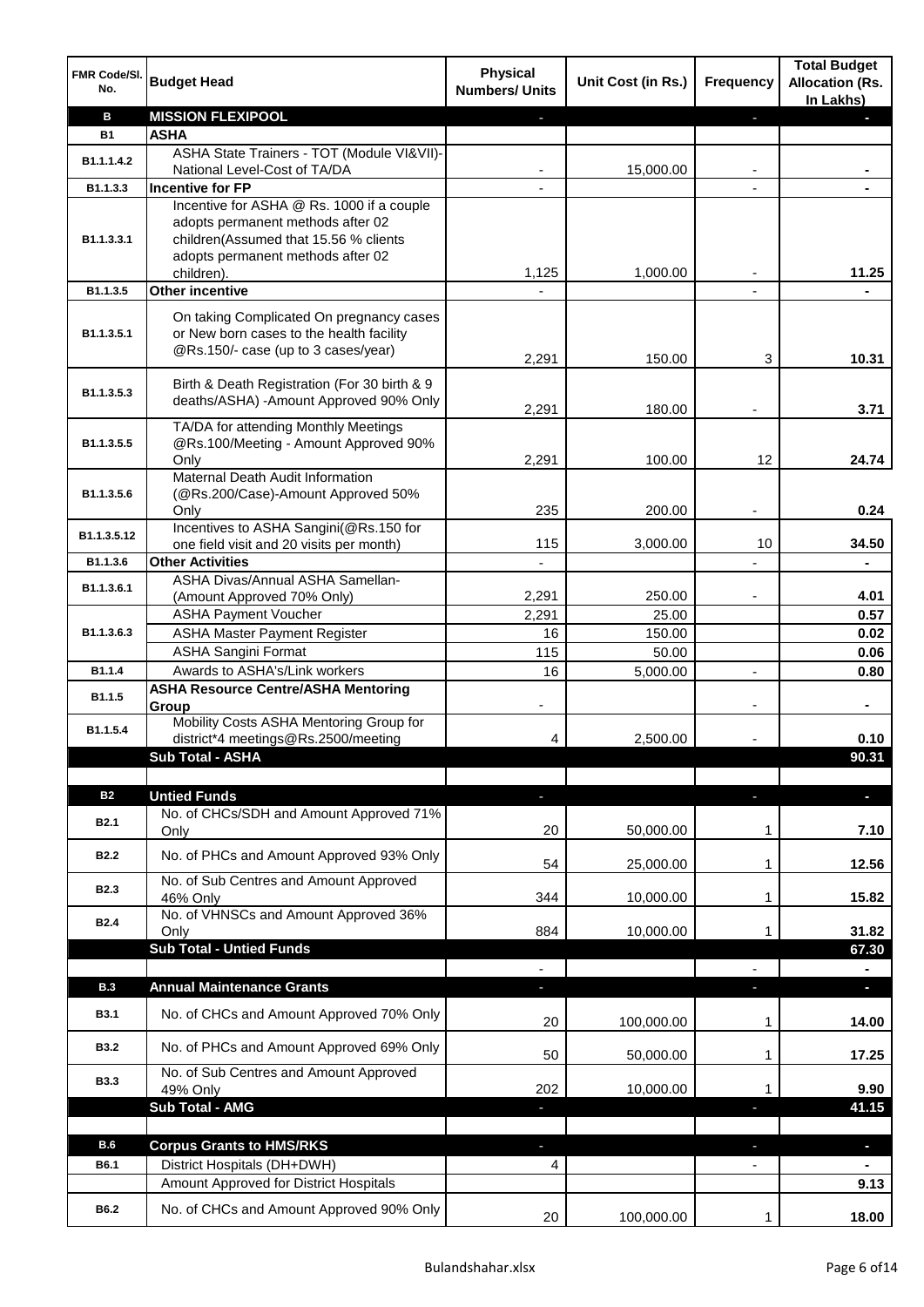| <b>FMR Code/SI.</b><br>No. | <b>Budget Head</b>                                                                                    | <b>Physical</b><br><b>Numbers/ Units</b>             | Unit Cost (in Rs.) | <b>Frequency</b> | <b>Total Budget</b><br><b>Allocation (Rs.</b><br>In Lakhs) |
|----------------------------|-------------------------------------------------------------------------------------------------------|------------------------------------------------------|--------------------|------------------|------------------------------------------------------------|
| B6.3                       | No. of PHCs and Amount Approved 90% Only                                                              | 54                                                   | 50,000.00          | 1                | 24.30                                                      |
|                            | <b>Sub Total - HMS/RKS</b>                                                                            | ٠                                                    |                    | J,               | 51.43                                                      |
|                            |                                                                                                       |                                                      |                    |                  |                                                            |
| <b>B9</b>                  | <b>Mainstreaming of AYUSH</b>                                                                         | o,                                                   |                    | T                | o.                                                         |
| B.9.1                      | <b>Medical Officers (Only AYUSH)</b>                                                                  |                                                      |                    |                  |                                                            |
| B.9.1.1                    | <b>Contractual Medical Officers</b>                                                                   | 38                                                   | 24,000.00          | 6                | 54.72                                                      |
| <b>B.9.2</b>               | <b>AYUSH Pharmacists</b>                                                                              | 12                                                   | 9,000.00           | 6                | 6.48                                                       |
|                            | <b>Sub Total (AYUSH)</b>                                                                              | ٠                                                    |                    | J,               | 61.20                                                      |
|                            |                                                                                                       |                                                      |                    |                  |                                                            |
| <b>B10</b>                 | <b>IEC-BCC Activities</b>                                                                             |                                                      |                    | ı.               | н                                                          |
| <b>B.10.2</b>              | <b>Implementation of BCC/IEC Activities at</b><br>district level                                      |                                                      |                    |                  | 5.00                                                       |
| B.10.5.2                   | Printing of WIFS Cards, Referral Slips, etc                                                           |                                                      |                    | $\blacksquare$   |                                                            |
|                            | WIFS Cards for School Children(No. of Cards)                                                          |                                                      | 4.00               |                  |                                                            |
|                            | Sub Total (IEC/BCC)                                                                                   |                                                      |                    | ı                | 5.00                                                       |
|                            |                                                                                                       |                                                      |                    |                  |                                                            |
| <b>B15</b>                 | <b>Planning, Implementation and Monitoring</b>                                                        |                                                      |                    |                  |                                                            |
| B15.2                      | <b>Quality Assurance</b>                                                                              |                                                      |                    |                  |                                                            |
| B15.2.2                    | <b>Quality Assurance Committees</b>                                                                   | $\overline{\phantom{a}}$                             |                    |                  |                                                            |
|                            | <b>Division Level</b>                                                                                 | $\blacksquare$                                       |                    |                  | $\blacksquare$                                             |
|                            | One time establishment @ Rs. 1.00 Lakh/<br>Division (Amount Approved 50% Only)                        |                                                      |                    |                  |                                                            |
|                            |                                                                                                       |                                                      | 100,000.00         | 1                |                                                            |
|                            | Operational Expenses @Rs. 5000/month/<br>division (Amount Approved 50% Only)<br><b>District Level</b> | $\overline{\phantom{a}}$<br>$\overline{\phantom{a}}$ | 5,000.00           | 12               |                                                            |
|                            |                                                                                                       |                                                      |                    |                  |                                                            |
|                            | One time establishment @ Rs. 1.00 Lakh/<br>District (Amount Approved 50% Only)                        | 1                                                    | 100,000.00         | 1                | 0.50                                                       |
|                            | Operational Expenses @Rs. 5000/ Month/<br>District (Amount Approved 50% Only)                         | 1                                                    | 5,000.00           | 12               | 0.30                                                       |
| B15.2.4                    | <b>Review meetings</b>                                                                                |                                                      |                    | ٠                |                                                            |
| B15.2.4.2                  | <b>Division Level</b>                                                                                 |                                                      |                    |                  |                                                            |
|                            | Review meetings @ Rs 10000/- per meeting<br>for 4 meeting per division (Amount Approved<br>50% Only)  |                                                      | 10,000.00          | 4                |                                                            |
|                            | <b>District Level</b>                                                                                 |                                                      |                    |                  |                                                            |
|                            | Review meetings @ Rs 10000/- per meeting                                                              |                                                      |                    |                  |                                                            |
|                            | for 4 meeting per District (Amount Approved                                                           |                                                      |                    |                  |                                                            |
| B15.2.5                    | 50% Only)<br><b>Other Block Level Activities</b>                                                      | 1                                                    | 10,000.00          | 4                | 0.20                                                       |
|                            | Block QA visioning meeting (Orienting                                                                 |                                                      |                    |                  |                                                            |
| B15.2.5.1                  | <b>Block Officials on Facility Solutions Levels-</b>                                                  |                                                      |                    |                  |                                                            |
|                            | Amount Approved 50% Only)                                                                             | 1                                                    | 35,000.00          | 1                | 0.18                                                       |
| B15.2.5.2                  | Quality Management System (QMS) training<br>workshop -(Amount Approved 50% Only)                      |                                                      |                    |                  |                                                            |
|                            |                                                                                                       | 1                                                    | 100,000.00         | 1                | 0.50                                                       |
|                            | <b>Sub Total - Quality Assurance</b>                                                                  |                                                      |                    |                  | 1.68                                                       |
| B15.3                      | <b>Monitoring and Evaluation</b>                                                                      |                                                      |                    |                  |                                                            |
| B15.3.1.6.3                | Honoraria of Data Entry Operators for MCTS                                                            | 16                                                   | 11,000.00          | 6                | 10.56                                                      |
| B15.3.2                    | <b>Computerization HMIS and E-governance</b>                                                          |                                                      |                    |                  |                                                            |
|                            | HMIS Operational Cost (excluding HR & Trainings)-                                                     |                                                      |                    |                  |                                                            |
|                            | Expenses for Internet @1500/month/                                                                    |                                                      |                    |                  |                                                            |
|                            | computer for 951 Nos                                                                                  | 19                                                   | 1,500.00           | 12               | 3.42                                                       |
|                            | Expenses for Internet Rs.750/pm/block                                                                 |                                                      |                    |                  |                                                            |
|                            | computer(new) for 820 Nos.                                                                            | 16                                                   | 750.00             | 12               | 1.44                                                       |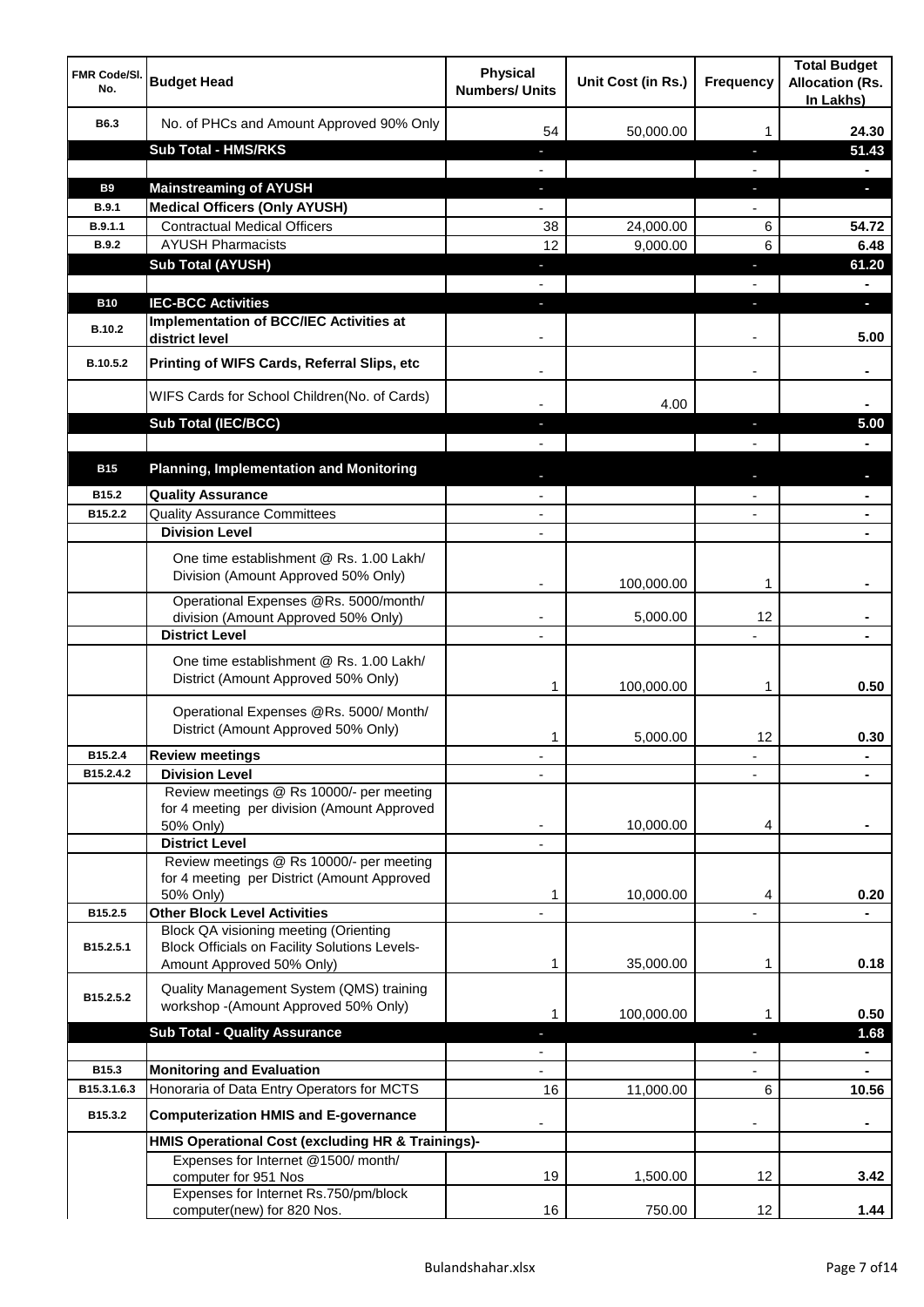| <b>FMR Code/SI.</b><br>No.   | <b>Budget Head</b>                                                                                                | <b>Physical</b><br><b>Numbers/ Units</b> | Unit Cost (in Rs.) | <b>Frequency</b>         | <b>Total Budget</b><br><b>Allocation (Rs.</b><br>In Lakhs) |
|------------------------------|-------------------------------------------------------------------------------------------------------------------|------------------------------------------|--------------------|--------------------------|------------------------------------------------------------|
| B <sub>15</sub> , 3, 2, 1, a | Expenses for Internet Data Card<br>@Rs.750/pm/Computer (new) for 75 Nos.                                          | 1                                        | 750.00             | 12                       | 0.09                                                       |
|                              | Expenses for Internet Data Card<br>@Rs.750/pm/Computer (new) for 18 Nos.                                          |                                          | 750.00             | 12                       |                                                            |
| B15.3.2.1.d                  | Other Office and admin expenses                                                                                   |                                          |                    |                          |                                                            |
| B15.3.2.1.d.2                | Maintenance of Computers/AMC/etc -HMIS<br>(Block -PHC/CHC,CH, CMF (M/F) Old<br>@Rs. 4000/unit for 951 no.         | 19                                       | 4,000.00           | 1                        | 0.76                                                       |
| B15.3.2.1.d.3                | Purchase of computer consumables/Admin<br>Expenses @ Rs.1000.00 for 951 no.-Six<br>Months                         | 19                                       | 1,000.00           | 6                        | 1.14                                                       |
| B15.3.2.2.a                  | MCTS Operational Cost (excluding HR &<br>Trainings)                                                               |                                          |                    |                          |                                                            |
| B15.3.2.2.b                  | Procurement of<br>computers/Printers/Cartridges, etc. -<br>@50,000.00/Computer Systems for 820 No.                | 16                                       | 50,000.00          | 1                        | 8.00                                                       |
| B15.3.2.2.d                  | Other Office and admin expenses<br>@12,000.00 per year -820 No.(New)                                              | 16                                       | 12,000.00          | 1                        | 1.92                                                       |
| B15.3.3<br>B15.3.3.5         | Other M & E Activities<br>Review Meetings for MCTS @ Rs                                                           |                                          |                    |                          |                                                            |
|                              | 4,000/meeting for 12 meetings<br>Sub Total - Monitoring and Evaluation                                            | 1                                        | 4,000.00           | 12                       | 0.48<br>27.81                                              |
|                              |                                                                                                                   |                                          |                    |                          |                                                            |
| <b>B.16</b>                  | <b>PROCUREMENT</b>                                                                                                |                                          |                    | J,                       | ٠                                                          |
| B <sub>16.1.1</sub>          | <b>Procurement of Equipments: MH</b>                                                                              |                                          |                    |                          |                                                            |
| B16.1.1.2                    | MVA / EVA Kits for Safe Abortion services                                                                         | $\overline{\phantom{a}}$                 | 2,500.00           | $\overline{\phantom{a}}$ | ۰                                                          |
| B16.1.6                      | <b>Equipments for ARSH/ School Health</b>                                                                         | $\overline{\phantom{a}}$                 |                    | $\overline{\phantom{a}}$ | ٠                                                          |
| B16.1.6.1                    | Equipments for ARSH Clinics (New)<br><b>Sub Total (Procurement of Equipments)</b>                                 |                                          | 15,000.00          | 1                        | $\blacksquare$                                             |
|                              |                                                                                                                   |                                          |                    |                          | D.                                                         |
| B.16.2.1                     | Drugs & supplies for MH                                                                                           | $\blacksquare$                           |                    | $\blacksquare$           | ٠                                                          |
| B.16.2.1.2                   | Drugs for Safe Abortion (No. of MMA<br>estimated in year 2013-14)                                                 | 664                                      | 200.00             |                          | 1.33                                                       |
| B.16.2.4                     | <b>Supplies for IMEP</b>                                                                                          |                                          |                    |                          | ÷                                                          |
| B.16.2.4.1                   | Bio-Medical Waste Management-District<br>level                                                                    |                                          |                    |                          | 18.14                                                      |
| B.16.2.4.2                   | Bio-Medical Waste Management-CHC level                                                                            |                                          |                    | $\overline{\phantom{a}}$ | 20.45                                                      |
| B.16.2.4.3                   | Cleaning/Washing, House keeping and<br>Laundry Management - District Level<br>Cleaning/Washing, House keeping and |                                          |                    | $\blacksquare$           | 38.66                                                      |
| B.16.2.4.4                   | Laundry Management - CHC/PHC Level<br><b>ASHA Drug Kits</b>                                                       |                                          |                    |                          | 31.83                                                      |
|                              | Drug Kit replenishment for ASHAs @ Rs.                                                                            |                                          |                    |                          |                                                            |
| B.16.2.5.2                   | 300/ASHA                                                                                                          | 2,060                                    | 300.00             |                          | 6.18                                                       |
| B.16.2.6                     | Drugs & supplies for WIFS                                                                                         |                                          |                    | $\overline{\phantom{a}}$ |                                                            |
|                              | For Govt. & Govt. aided Schools (Classes VI<br>to XII)                                                            |                                          |                    |                          |                                                            |
|                              | <b>Total Beneficiaries</b><br>IFA Tables Required at District (Beneficiary*                                       | 55,077                                   |                    |                          |                                                            |
| B.16.2.6.1                   | 52 Tabs)<br>Albendazole Tablets Required at District                                                              | 2,864,008                                | 0.12               | $\blacksquare$           | 3.44                                                       |
| B.16.2.6.2                   | (Beneficiary *2 Tabs)                                                                                             | 110,154                                  | 1.00               |                          | 1.10                                                       |
| B.16.2.7                     | Drugs & Supplies under SHP                                                                                        |                                          |                    |                          | ۰                                                          |
|                              | <b>For Aganwadi Centres</b>                                                                                       |                                          |                    |                          | $\blacksquare$                                             |
|                              | Expected No. of Children at AWCs                                                                                  | 101,350                                  |                    |                          | $\blacksquare$                                             |
|                              | No. of IFA Bottles (One bottle of 100<br>ml./child)                                                               | 101,350                                  | 10.00              |                          | 10.14                                                      |
|                              | Albendazole Tablets (2 tablets per Child)                                                                         | 202,700                                  | 1.00               |                          | 2.03                                                       |
|                              | For Primary Schools(For Govt. & Govt.<br>aided Schools Classes I to V)                                            |                                          |                    |                          |                                                            |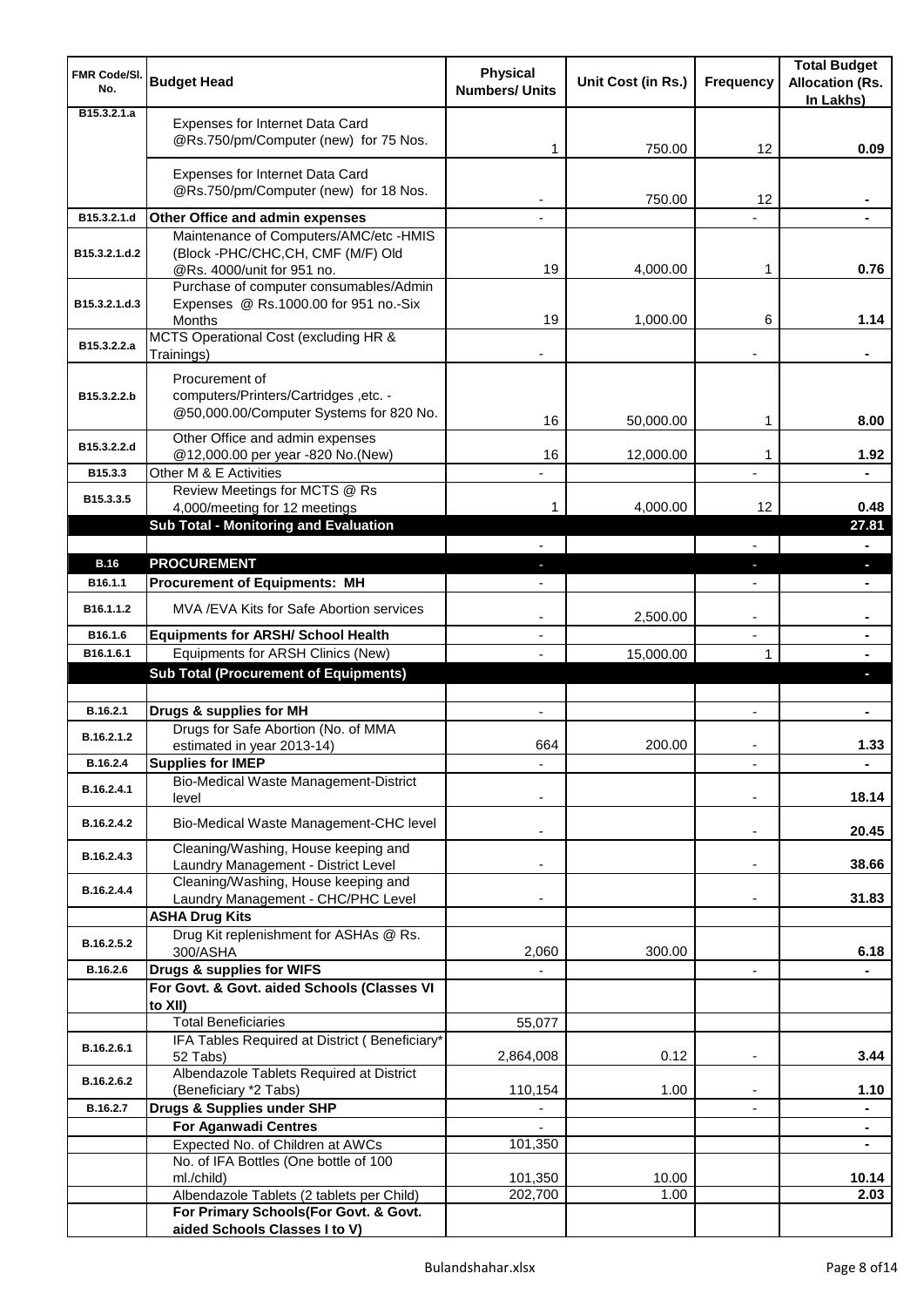| <b>FMR Code/SI.</b><br>No. | <b>Budget Head</b>                                                                                                | <b>Physical</b><br><b>Numbers/ Units</b> | Unit Cost (in Rs.) | Frequency                | <b>Total Budget</b><br><b>Allocation (Rs.</b><br>In Lakhs) |
|----------------------------|-------------------------------------------------------------------------------------------------------------------|------------------------------------------|--------------------|--------------------------|------------------------------------------------------------|
|                            | Expected No. of Children in Schools                                                                               | 98,624                                   |                    |                          |                                                            |
|                            | No. of Tablets Required at District (52 Tabs./                                                                    |                                          |                    |                          |                                                            |
|                            | Beneficiary)<br>No. of Tablets Required at District (2 Tabs./                                                     | 5,128,443                                | 0.12               |                          | 6.15                                                       |
|                            | Beneficiary)                                                                                                      | 197,248                                  | 1.00               |                          | 1.97                                                       |
|                            | <b>Medicines for Teams</b>                                                                                        |                                          |                    |                          |                                                            |
|                            | No. of Blocks                                                                                                     | 16                                       |                    |                          |                                                            |
|                            | First Time Medicines For Teams (2 Teams                                                                           |                                          |                    |                          |                                                            |
|                            | in Each Block)                                                                                                    | 32                                       | 18,000.00          |                          | 5.76                                                       |
|                            | Sub Total (Procurement of Drugs & Supplies)                                                                       |                                          |                    |                          | 147.17                                                     |
|                            |                                                                                                                   |                                          |                    |                          |                                                            |
| <b>B.17</b>                | <b>Drugs Warehouses/Logistics Management</b>                                                                      |                                          |                    |                          |                                                            |
|                            | Honoraria of Staff at Regional Drug                                                                               |                                          |                    |                          |                                                            |
|                            | Warehouse                                                                                                         |                                          |                    |                          |                                                            |
|                            | Accountant                                                                                                        |                                          | 10,000.00          | 6                        |                                                            |
|                            | Computer Operator Cum Store Keeper                                                                                |                                          | 10,000.00          | 6                        | $\blacksquare$                                             |
|                            | Fork-Lift Operator cum Mechanic                                                                                   | ä,                                       | 6,500.00           | 6                        | $\blacksquare$                                             |
| <b>B.17.1</b>              | Fourth class / Loader                                                                                             | ä,                                       | 6,500.00           | 6                        | $\blacksquare$                                             |
|                            | Generator Operator cum Electrician                                                                                | ÷,                                       | 5,000.00           | 6                        |                                                            |
|                            | Sweeper                                                                                                           | ÷,                                       | 3,500.00           | 6                        |                                                            |
|                            | <b>Armed Guards</b>                                                                                               | ÷,                                       | 6,335.00           | 6                        |                                                            |
|                            | <b>General Guards</b>                                                                                             | $\blacksquare$                           | 5,157.00           | 6                        | $\blacksquare$                                             |
|                            | Gardener<br><b>Honoraria of Staff at District Drug</b>                                                            | $\blacksquare$                           | 3,000.00           | 6                        |                                                            |
|                            | Warehouse                                                                                                         |                                          |                    |                          |                                                            |
|                            | Computer Operator Cum Store Keeper                                                                                | $\mathbf{1}$                             | 10,000.00          | 6                        | 0.60                                                       |
| <b>B.17.3</b>              | Generator Operator Cum Mechanic/Electricia                                                                        | $\mathbf{1}$                             | 5,000.00           | 6                        | 0.30                                                       |
|                            | Loader                                                                                                            | $\mathbf{1}$                             | 5,000.00           | 6                        | 0.30                                                       |
|                            | Choukidar                                                                                                         | $\mathbf{1}$                             | 5,000.00           | 6                        | 0.30                                                       |
|                            | Part-time Sweeper                                                                                                 | 1                                        | 2,500.00           | 6                        | 0.15                                                       |
| <b>B.17.4</b>              | Others                                                                                                            |                                          |                    | $\overline{a}$           |                                                            |
| B.17.4.1                   | Operational Cost for Regional Drug ware House                                                                     |                                          |                    | $\overline{\phantom{a}}$ | $\blacksquare$                                             |
|                            | <b>Electricity Charges</b>                                                                                        |                                          |                    |                          |                                                            |
|                            | <b>Telephone Charges</b>                                                                                          |                                          |                    |                          | $\blacksquare$                                             |
|                            | POL & Maintenance of DG Sets                                                                                      |                                          |                    |                          | $\blacksquare$                                             |
|                            | Stationary                                                                                                        |                                          |                    |                          | $\blacksquare$                                             |
|                            | Contingency                                                                                                       |                                          |                    |                          | $\blacksquare$                                             |
|                            | <b>Sub Total-Drug Ware Houses</b>                                                                                 |                                          |                    |                          | 1.65                                                       |
|                            |                                                                                                                   |                                          |                    |                          |                                                            |
|                            | <b>GRAND TOTAL- MISSION FLEXIPOOL</b>                                                                             |                                          |                    |                          | 494.70                                                     |
| C                          | <b>IMMUNISATION</b>                                                                                               |                                          |                    | ٠                        | п                                                          |
| C.1                        | RI strengthening project (Review meeting,<br>Mobility support, Outreach services etc)                             |                                          |                    |                          |                                                            |
| C.1.a                      | Mobility Support for supervision for district<br>level officers @Rs 250000/- Year                                 | 1                                        | 250,000.00         | $\overline{\phantom{a}}$ | 2.50                                                       |
| C.1.b                      | Mobility support for supervision at State level                                                                   |                                          |                    | $\overline{\phantom{a}}$ | ٠                                                          |
| C.1.c                      | Printing and dissemination of Immunization<br>cards, tally sheets, monitoring forms etc.@<br>Rs 10 /- Beneficiary | 123,143                                  | 10.00              |                          | 12.31                                                      |
| C.1.d                      | Support for Quarterly State level review                                                                          |                                          |                    |                          |                                                            |
|                            | meetings of district officer                                                                                      |                                          |                    |                          |                                                            |
| C.1.e                      | Quarterly review meetings exclusive for RI at<br>district level with Block Mos, CDPO, and                         |                                          |                    |                          |                                                            |
|                            | other stake holders (@ Rs 100/- per<br>participant(5 participant / block)                                         | 320                                      | 100.00             |                          | 0.32                                                       |
|                            |                                                                                                                   |                                          |                    |                          |                                                            |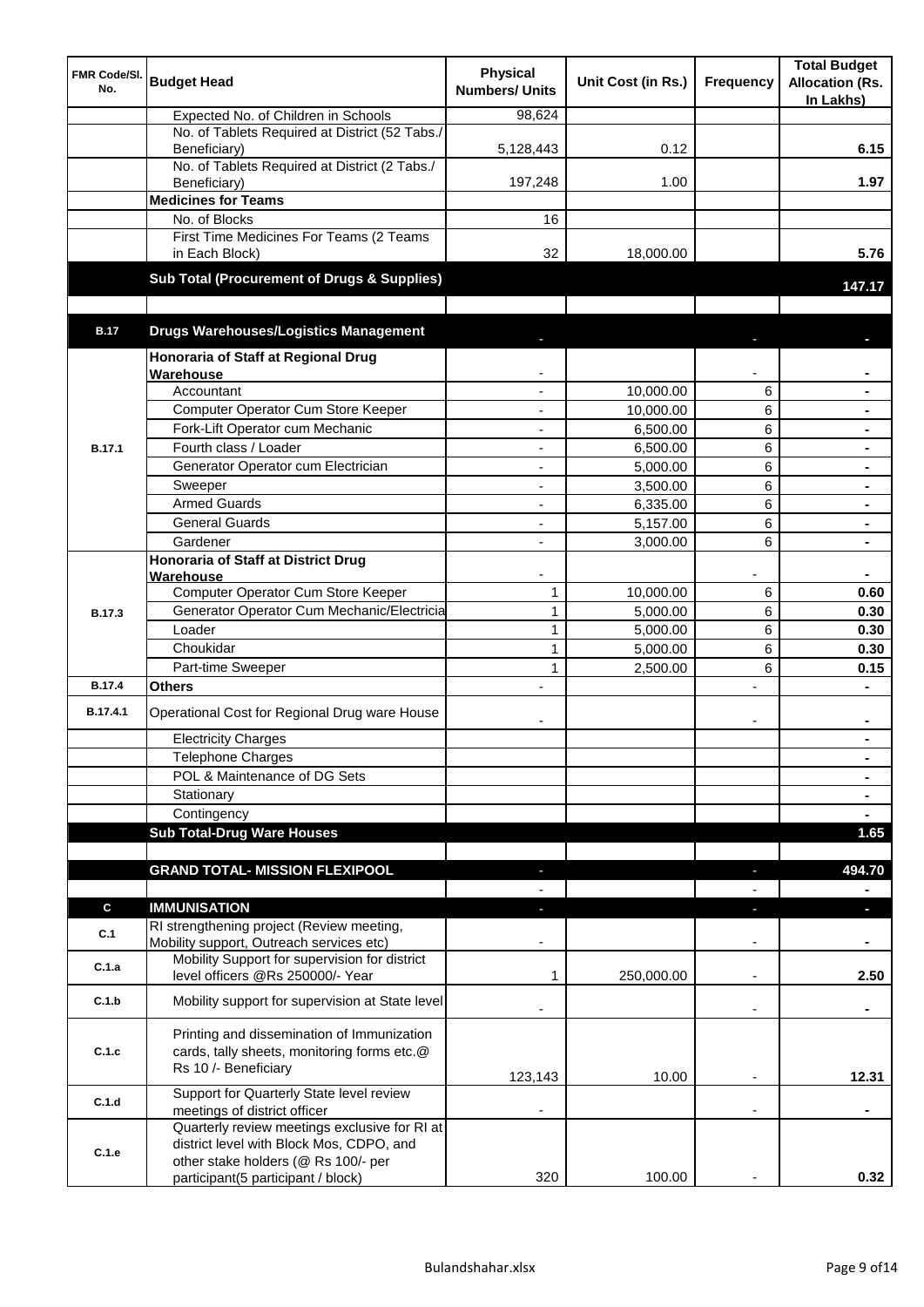| <b>FMR Code/SI.</b><br>No. | <b>Budget Head</b>                                                                                                                                                                                                                                             | <b>Physical</b><br><b>Numbers/ Units</b> | Unit Cost (in Rs.) | <b>Frequency</b>         | <b>Total Budget</b><br><b>Allocation (Rs.</b><br>In Lakhs) |
|----------------------------|----------------------------------------------------------------------------------------------------------------------------------------------------------------------------------------------------------------------------------------------------------------|------------------------------------------|--------------------|--------------------------|------------------------------------------------------------|
| C.1.f                      | Quarterly review meetings exclusive for RI at<br>block level @Rs 50/- per person as<br>honorarium/Asha(For travel) & Rs 25 per<br>person at the disposal of MOIC for meeting<br>expenses (Refreshment, stationery and                                          |                                          |                    |                          |                                                            |
|                            | mis.)                                                                                                                                                                                                                                                          | 9,164                                    | 75.00              |                          | 6.87                                                       |
| C.1.g                      | Focus on slum & underserved areas in<br>urban areas/alternative vaccinator for slums<br>(Hiring of ANM @ 450/-per session for four<br>sessions/month/slum of 10000 population<br>and Rs.300/ month as contingency per slum<br>i.e.Rs.2100/-month/slum of 10000 |                                          |                    |                          |                                                            |
|                            | population)<br>Mobilization of children through ASHA or                                                                                                                                                                                                        | 48                                       | 2,100.00           |                          | 1.01                                                       |
| C.1.h                      | other mobilizers(@Rs 150/-per session)<br>Alternative vaccine delivery in hard to reach                                                                                                                                                                        | 37,960                                   | 150.00             |                          | 56.94                                                      |
| C.1.i                      | areas(@Rs 150/-per session)                                                                                                                                                                                                                                    | 2,304                                    | 150.00             | $\overline{\phantom{a}}$ | 3.46                                                       |
| C.1.j                      | Alternative Vaccine Delivery in other<br>areas(@Rs. 75/- per session)                                                                                                                                                                                          | 35,656                                   | 75.00              | $\overline{\phantom{a}}$ | 26.74                                                      |
| C.1.k                      | To develop micro plan at sub-centre level(@<br>Rs 100/- per sub centre)                                                                                                                                                                                        | 344                                      | 100.00             |                          | 0.34                                                       |
|                            | For consolidation of micro plans at block                                                                                                                                                                                                                      |                                          |                    |                          |                                                            |
| C.1.1                      | level (@ Rs 1000/-per block per PHC and<br>Rs 2000/- per district)                                                                                                                                                                                             | 16                                       | 1,000.00           |                          | 0.16                                                       |
|                            | POL for vaccine delivery from State to                                                                                                                                                                                                                         |                                          |                    |                          |                                                            |
| C.1.m                      | district and from district to PHC/CHCs(@ Rs<br>150000/- per district per year)                                                                                                                                                                                 | 1                                        | 150,000.00         | $\overline{\phantom{a}}$ | 1.50                                                       |
|                            | Consumables for computer including                                                                                                                                                                                                                             |                                          |                    |                          |                                                            |
| C.1.n                      | provision for internet access for RIMS (@ Rs                                                                                                                                                                                                                   | 1                                        | 400.00             | 12                       | 0.05                                                       |
|                            | 400/- per month per district)<br>Red/Black plastic bags etc.(@ Rs 3 per bag                                                                                                                                                                                    |                                          |                    |                          |                                                            |
| C.1.o                      | and 2 bags per session)                                                                                                                                                                                                                                        | 37,960                                   | 3.00               | 2                        | 2.28                                                       |
| C.1.p                      | Hub Cutter/Bleach/Hypochlorite solution/<br>Twin buckets(@ Rs 1200/- per PHC/CHC                                                                                                                                                                               | 16                                       | 1,200.00           | $\overline{\phantom{a}}$ | 0.19                                                       |
| C.1.q                      | per year)<br>Safety Pits(@ Rs 5250/- per pit)                                                                                                                                                                                                                  | 6                                        | 5,250.00           | $\blacksquare$           | 0.32                                                       |
|                            | Other Specific requirement                                                                                                                                                                                                                                     |                                          |                    | $\blacksquare$           |                                                            |
|                            | Fund for annual maintenance operation of<br>WIC/WIF at division level @ Rs.40000/unit<br>of WIC/WIF                                                                                                                                                            |                                          | 40,000.00          |                          |                                                            |
| C.1.r                      | POL for generators and operational<br>expenses at divisional vaccine storage point<br>@ Rs 2.00 Lakhs/ year/division vaccine<br>store points                                                                                                                   |                                          | 200,000.00         |                          |                                                            |
|                            | Electricity bill for WIC/WIF AT state and                                                                                                                                                                                                                      |                                          |                    |                          |                                                            |
|                            | divisional level @ Rs 1.50Lakhs/year<br>/division store points                                                                                                                                                                                                 |                                          | 150,000.00         |                          |                                                            |
|                            | <b>AEFI Kits</b>                                                                                                                                                                                                                                               | 98                                       | 200.00             |                          | 0.20                                                       |
| C.2                        | <b>Salary of Contractual Staffs</b>                                                                                                                                                                                                                            |                                          |                    |                          |                                                            |
| C.2.2                      | <b>Computer Assistants at District level</b>                                                                                                                                                                                                                   | 1                                        | 10,000.00          | 6                        | 0.60                                                       |
| C.3                        | <b>Training under Immunisation</b><br>District level Orientation training including                                                                                                                                                                            |                                          |                    |                          |                                                            |
| C.3.1                      | Hep B, Measles, AEFI & JE(wherever<br>required) for 2 days ANM, Multi Purpose<br>Health Worker (Male), LHV, Health Assistant<br>(Male/Female), Nurse Midwives, BEEs &<br>other staff (as per RCH norms) @ Rs<br>46200/batch                                    |                                          | 46,200.00          |                          |                                                            |
| C.3.2                      | Three day training including Hep B, Measles<br>& JE(wherever required) of Medical Officers<br>of RI using revised MO training module) @<br>Rs 65600/ batch                                                                                                     |                                          | 65,600.00          |                          |                                                            |
| C.3.4                      | Two days cold chain handlers training for<br>block level cold chain handlers by State and<br>district cold chain officers @ Rs 26600/batch                                                                                                                     |                                          | 26,600.00          |                          | 0.27                                                       |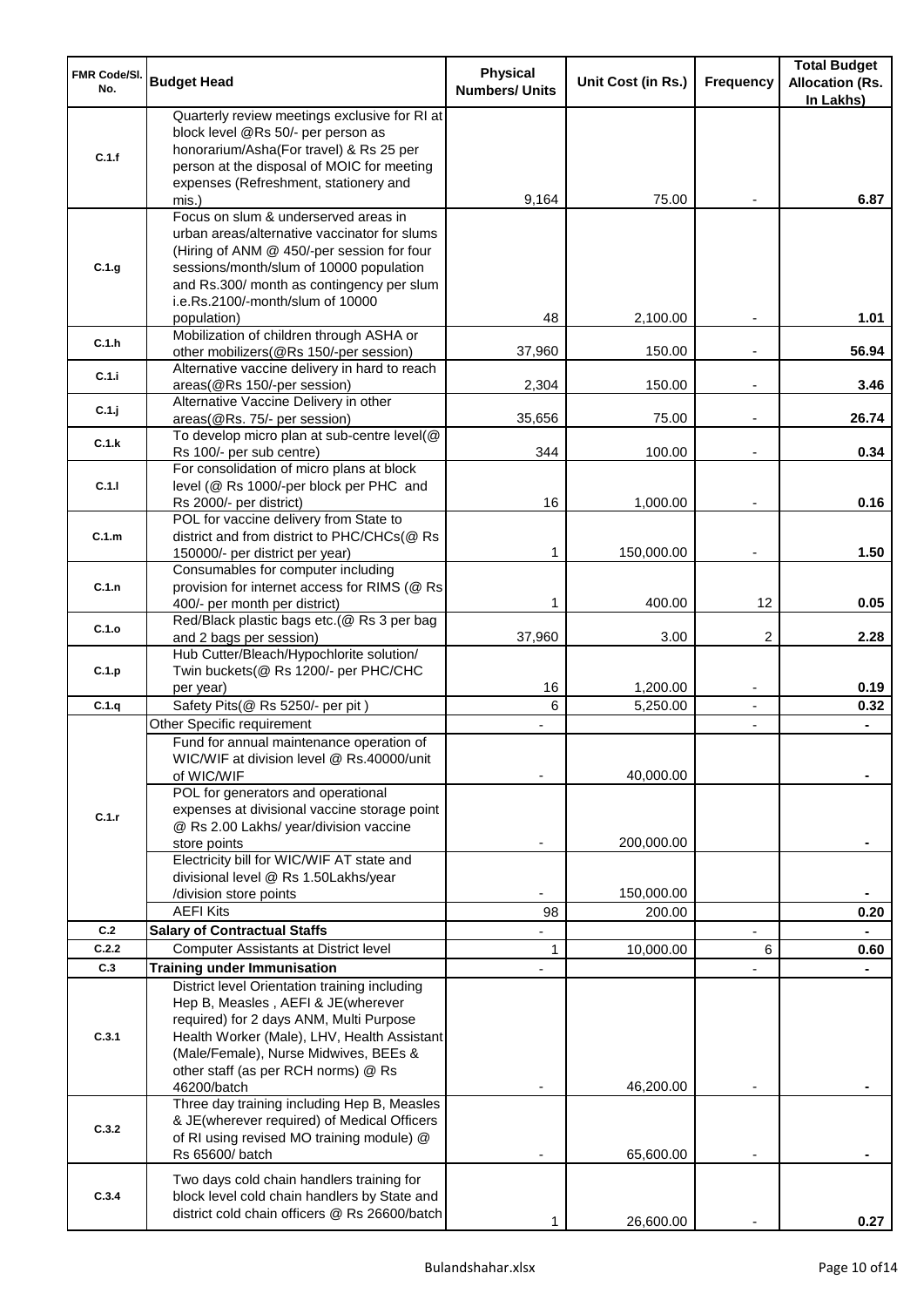| FMR Code/SI.<br>No. | <b>Budget Head</b>                                                                                                                  | <b>Physical</b><br><b>Numbers/ Units</b> | Unit Cost (in Rs.) | <b>Frequency</b>         | <b>Total Budget</b><br><b>Allocation (Rs.</b><br>In Lakhs) |
|---------------------|-------------------------------------------------------------------------------------------------------------------------------------|------------------------------------------|--------------------|--------------------------|------------------------------------------------------------|
| C.3.5               | One day training of block level data handlers<br>by DIOs and District cold chain officer to<br>train about the reporting formats of |                                          |                    |                          |                                                            |
|                     | immunization @ Rs 300/ person                                                                                                       | 18                                       | 300.00             |                          | 0.05                                                       |
| C.3.6               | Intensified immunization training of front line<br>workers @ Rs 86660/batch                                                         | 22                                       | 86,660.00          | $\overline{\phantom{a}}$ | 19.07                                                      |
| C.4                 | <b>Cold Chain Maintenance</b>                                                                                                       |                                          |                    |                          |                                                            |
|                     | Cold chain maintenance at PHC/CHC Level                                                                                             |                                          |                    |                          |                                                            |
|                     | (@Rs. 750/PHC/CHC per year)<br>Cold chain maintenance at District Level                                                             | 21                                       | 750.00             |                          | 0.16                                                       |
|                     | (@Rs. 15000/year)                                                                                                                   | 1                                        | 15,000.00          |                          | 0.15                                                       |
|                     | Asha Incentives- for full immunization @<br>RS.100 per child for full immunization in first                                         |                                          |                    |                          |                                                            |
| C.5                 | year and Rs.50 per child for ensuring                                                                                               |                                          |                    |                          |                                                            |
|                     | complete immunization up to 2nd year of<br>age.(94.22% of the fund)                                                                 | 68,730                                   | 150.00             |                          | 97.14                                                      |
|                     | <b>TOTOAL - ROUTINE IMMUNIZATION</b>                                                                                                |                                          |                    |                          | 232.61                                                     |
|                     |                                                                                                                                     |                                          |                    |                          |                                                            |
| D                   | <b>National Disease Control Programmes</b>                                                                                          |                                          |                    |                          |                                                            |
|                     |                                                                                                                                     |                                          |                    |                          |                                                            |
| Е                   | <b>Integrated Disease Surveillance Project</b><br>(IDSP)                                                                            |                                          |                    |                          |                                                            |
| E.1                 | Operational Costs (Rs. 25000/0 per Month)<br>including 10 Medical Colleges                                                          |                                          |                    |                          | 3.00                                                       |
| E.2                 | Remuneration for Contractual Human Resource                                                                                         |                                          |                    |                          |                                                            |
| E.2.1               | Epidemiologist (Rs. 27500-44000)                                                                                                    |                                          |                    |                          | 3.96                                                       |
| E.2.2               | Microbiologist (Rs. 27500-44000)                                                                                                    |                                          |                    |                          |                                                            |
| E.3.2               | Data Manager (Rs. 18000 per Mth)                                                                                                    |                                          |                    |                          | 2.16                                                       |
| E.3.3               | Data Entry Operator (Rs. 11000/mth)                                                                                                 |                                          |                    |                          | 1.32                                                       |
|                     | <b>Training</b><br>Medical Officers (3 days) @ Rs 50000 /                                                                           |                                          |                    |                          |                                                            |
|                     | Batch, for one batch                                                                                                                |                                          |                    |                          | $\blacksquare$                                             |
| E.8                 | <b>Hospital Pharmacists/Nurses Training (1)</b>                                                                                     |                                          |                    |                          |                                                            |
|                     | day) @ Rs.38000 / Batch for 1 batch                                                                                                 |                                          |                    |                          |                                                            |
| E.8                 | One Day Training of Medical College Doctors<br>Costs on account of Newly Formed Districts                                           |                                          |                    |                          |                                                            |
|                     | <b>TOTAL-IDSP</b>                                                                                                                   |                                          |                    |                          | 10.44                                                      |
|                     |                                                                                                                                     |                                          |                    |                          |                                                            |
| F                   | <b>National Vector Borne Disease Control</b><br><b>Programme (NVBDCP)</b>                                                           |                                          |                    |                          |                                                            |
| F.1.1               | <b>Malaria</b>                                                                                                                      |                                          |                    |                          | ٠                                                          |
| F.1.1.b             | <b>ASHA Incentives</b>                                                                                                              |                                          |                    |                          | 1.75                                                       |
| F.1.1.d             | Monitoring, Evaluation & Supervision &<br>Epidemic preparedness including mobility                                                  |                                          |                    |                          | 1.50                                                       |
| F.1.1.e             | <b>IEC/BCC</b>                                                                                                                      |                                          |                    |                          | 0.42                                                       |
| F.1.1.g             | Training/Capacity Building                                                                                                          |                                          |                    |                          | 0.25                                                       |
|                     | Sub Total - Malaria                                                                                                                 |                                          |                    |                          | 3.92                                                       |
| F.1.2               | Dengue & Chikungunya                                                                                                                |                                          |                    |                          |                                                            |
| F.1.2.a(iⅈ)         | Strengthening Surveillance for Apex Referral<br>Lab & Sentinel Surveillance Hospital                                                |                                          |                    |                          |                                                            |
| F.1.2.c             | Monitoring/Supervision and Rapid Response                                                                                           |                                          |                    |                          | 0.50                                                       |
| F.1.2.d             | <b>Epidemic Preparedness</b>                                                                                                        |                                          |                    |                          | 0.10                                                       |
| F.1.2.e             | Case Management<br><b>Vector Control And Environmental</b>                                                                          |                                          |                    |                          | 0.10                                                       |
| F.1.2.f             | Management                                                                                                                          |                                          |                    |                          | $\overline{\phantom{a}}$                                   |
| F.1.2.g             | IEC/BCC for Social Mobilization                                                                                                     |                                          |                    |                          | 0.20                                                       |
| F.1.2.i             | Training/Workshop                                                                                                                   |                                          |                    |                          | 0.20                                                       |
|                     | Sub Total - Dengue & Chikungunya                                                                                                    |                                          |                    |                          | 1.10                                                       |
| F.1.3               | <b>AES/JE</b>                                                                                                                       |                                          |                    |                          |                                                            |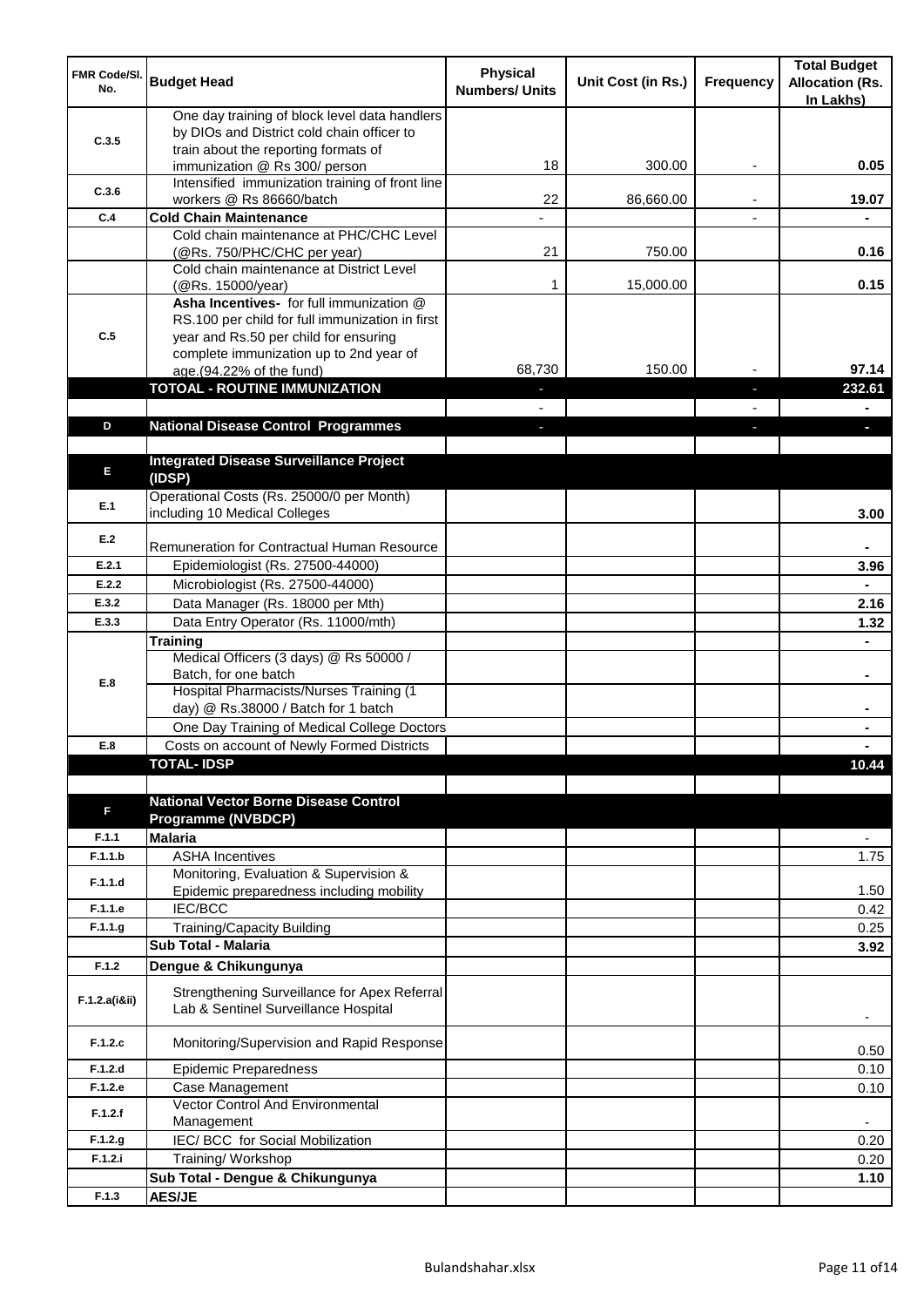| FMR Code/SI.<br>No. | <b>Budget Head</b>                                                                                                                                                                                                                                                    | <b>Physical</b><br><b>Numbers/ Units</b> | Unit Cost (in Rs.) | Frequency | <b>Total Budget</b><br><b>Allocation (Rs.</b><br>In Lakhs) |
|---------------------|-----------------------------------------------------------------------------------------------------------------------------------------------------------------------------------------------------------------------------------------------------------------------|------------------------------------------|--------------------|-----------|------------------------------------------------------------|
| F.1.3.a             | Strengthening of Sentinel sites which will<br>include Diagnostics and Case Management,<br>supply of kits by Gol                                                                                                                                                       |                                          |                    |           |                                                            |
| F.1.3.b             | IEC / BCC Activities & printing material<br>pertaining to JE / AES                                                                                                                                                                                                    |                                          |                    |           |                                                            |
|                     | Capacity Building in case management of                                                                                                                                                                                                                               |                                          |                    |           |                                                            |
| F.1.3.c             | Medical Officer and paramedical from<br>PHC/CHC at district level.                                                                                                                                                                                                    |                                          |                    |           |                                                            |
| F.1.3.d             | Monitoring and supervision<br>Procurement of Insecticides (Technical                                                                                                                                                                                                  |                                          |                    |           |                                                            |
| F.1.3.e             | Malathion)<br>Thermal Fog Machine (Small) @ 0.85                                                                                                                                                                                                                      |                                          |                    |           |                                                            |
| F.1.3.f             | lac/machine                                                                                                                                                                                                                                                           |                                          |                    |           |                                                            |
| F.1.3.g             | Operational cost for Malathion fogging (As<br>per Availability of 3 MT Technical Malathion<br>per district)                                                                                                                                                           |                                          |                    |           |                                                            |
| $F.1.3.$ j          | Paediatric ICU Establishment and HR &<br>operational cost for Paediatric ICU in<br><b>Endemic Districts</b>                                                                                                                                                           |                                          |                    |           |                                                            |
| F.1.3.k             | ASHA Insentivization for sensitizing<br>community                                                                                                                                                                                                                     |                                          |                    |           |                                                            |
|                     | Sub Total - AES/JE                                                                                                                                                                                                                                                    |                                          |                    |           |                                                            |
| F.1.4               | <b>Lymphatic Filariasis</b>                                                                                                                                                                                                                                           |                                          |                    |           |                                                            |
| F.1.4.a             | State Task Force, STAC Meeting, printing<br>forms & register/ Mobility support, district<br>coordination meeting, sensitization of media<br>etc., Morbidity management, monitoring &<br>supervision and mobility support for Rapid<br>response including Line listing |                                          |                    |           |                                                            |
| F.1.4.b             | Micro Filaria Survey                                                                                                                                                                                                                                                  |                                          |                    |           |                                                            |
| F.1.4.c             | Post MDA Assessment by medical colleges<br>(Govt,& Private)/ ICMR institutions                                                                                                                                                                                        |                                          |                    |           |                                                            |
| F.1.4.d             | Training / Sensitization of district level<br>officers on ELF & Drug Distributors /<br>Peripheral health workers                                                                                                                                                      |                                          |                    |           |                                                            |
| F.1.4.e             | Specific IEC/ BCC at State, districts, PHC,<br>Sub Centre & village lable VHSC/GKs                                                                                                                                                                                    |                                          |                    |           |                                                            |
| F.1.4.f             | Honorarium for Drug Distributors including<br>ASHA & Supervisors involve in MDA                                                                                                                                                                                       |                                          |                    |           | $\blacksquare$                                             |
| F.1.4.h.ii          | M.F.Survey in Non Endemic districts                                                                                                                                                                                                                                   |                                          |                    |           | 0.70                                                       |
|                     | Sub Total - Lymphatic Filariasis                                                                                                                                                                                                                                      |                                          |                    |           | 0.70                                                       |
| F.1.5<br>F.1.5      | Kalazar                                                                                                                                                                                                                                                               |                                          |                    |           |                                                            |
| F.1.5.a             | Case Search/ Camp Approach<br>Spray Pumps & Accessories                                                                                                                                                                                                               |                                          |                    |           | $\overline{\phantom{a}}$<br>$\blacksquare$                 |
| F.1.5.b             | Operational Cost for Spray including Spray<br>Wages & Pending liability of spray wages                                                                                                                                                                                |                                          |                    |           |                                                            |
| F.1.5.c             | Mobility / P.O.L./ Supervision                                                                                                                                                                                                                                        |                                          |                    |           |                                                            |
| F.1.5.d             | Monitoring & Evaluation                                                                                                                                                                                                                                               |                                          |                    |           |                                                            |
| F.1.5.e / F.1.5.f   | Training for Spraying /IEC/<br>BCC/Advocacy/Incentive to ASHA/Loss of<br>Wages                                                                                                                                                                                        |                                          |                    |           |                                                            |
|                     | Sub Total - Kalazar                                                                                                                                                                                                                                                   |                                          |                    |           | ٠                                                          |
|                     | <b>Cash grant for Decentralized commodities</b><br>for Malaria + Filaria F.6                                                                                                                                                                                          |                                          |                    |           |                                                            |
| F.6(a,b,c,k)        | Drugs (Chloroquine, Primaquine 2.5/7.5mg)<br>and ACT                                                                                                                                                                                                                  |                                          |                    |           | 0.30                                                       |
| F.6.f               | D.E.C.                                                                                                                                                                                                                                                                |                                          |                    |           |                                                            |
| F.6.h               | NS 1 antigen Kit<br>Dengue                                                                                                                                                                                                                                            |                                          |                    |           | 0.05                                                       |
| F.6.i               | Larvicidal (Temephos, Bti(AS)/Bti (wp)(for<br>polluted and non polluted water)                                                                                                                                                                                        |                                          |                    |           | 0.90                                                       |
|                     | <b>Sub Total- Dec.Commodities</b>                                                                                                                                                                                                                                     |                                          |                    |           | 1.25                                                       |
|                     | <b>TOTAL-NVBDCP</b>                                                                                                                                                                                                                                                   |                                          |                    |           | 6.97                                                       |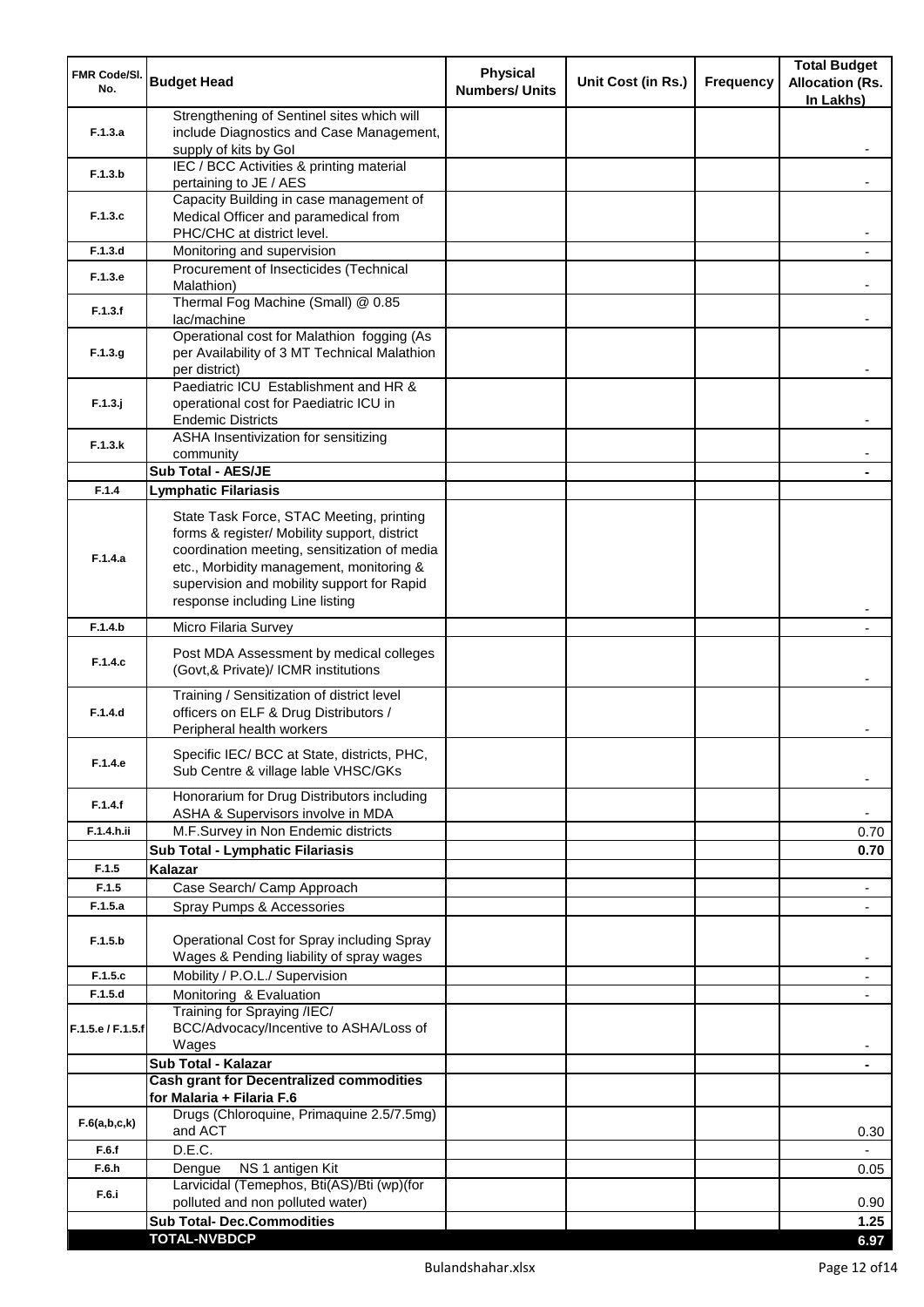| FMR Code/SI.<br>No. | <b>Budget Head</b>                                                          | <b>Physical</b><br><b>Numbers/ Units</b> | Unit Cost (in Rs.) | <b>Frequency</b> | <b>Total Budget</b><br><b>Allocation (Rs.</b><br>In Lakhs) |
|---------------------|-----------------------------------------------------------------------------|------------------------------------------|--------------------|------------------|------------------------------------------------------------|
|                     |                                                                             |                                          |                    |                  |                                                            |
| G                   | <b>National Leprosy Eradication</b>                                         |                                          |                    |                  |                                                            |
|                     | Programme(NLEP)                                                             |                                          |                    |                  |                                                            |
| G.1                 | <b>Case Detection and Management</b>                                        |                                          |                    |                  |                                                            |
| G.1.1               | Specific Plan for high endemic blocks of low<br>endemic districts           |                                          |                    |                  |                                                            |
|                     | No. of High endemic blocks in Low endemic<br>Districts (ANCDR more than 10) |                                          |                    |                  |                                                            |
|                     | House to House Visit by Search team                                         |                                          |                    |                  |                                                            |
|                     | Confrmaton of suspect                                                       |                                          |                    |                  |                                                            |
|                     | Intensive IEC Activity                                                      |                                          |                    |                  |                                                            |
| G.1.2               | <b>Services in Urban services</b>                                           |                                          |                    |                  |                                                            |
|                     | Urban Project 2 Mega cities, 2 medium City                                  |                                          |                    |                  |                                                            |
|                     | 2, 8 Medium City 1, 40 Townships                                            |                                          |                    |                  | 2.40                                                       |
| G.1.3               | <b>ASHA involvement</b>                                                     |                                          |                    |                  |                                                            |
|                     | <b>ASHA Sensitization</b>                                                   |                                          |                    |                  | 0.230                                                      |
|                     | <b>ASHA Incentive for Services</b>                                          |                                          |                    |                  | 0.110                                                      |
| G.1.4               | <b>Materials &amp; Supplies</b>                                             |                                          |                    |                  |                                                            |
|                     | Supportive Drugs & Dressing materials                                       |                                          |                    |                  | 0.40                                                       |
|                     | Laboratory reagents and equipments<br>scalpels etc.                         |                                          |                    |                  | 0.08                                                       |
|                     | Printing works                                                              |                                          |                    |                  | 0.26                                                       |
| G.1.5               | <b>NGO Services</b>                                                         |                                          |                    |                  | $\blacksquare$                                             |
| G.2                 | <b>DPMR</b>                                                                 |                                          |                    |                  | $\blacksquare$                                             |
|                     | MCR Protective Footwear (12500 pairs)                                       |                                          |                    |                  | 0.50                                                       |
|                     | Aids Appliances, Self Care Kit items etc.                                   |                                          |                    |                  | 0.15                                                       |
|                     | Welfare allowance for RCS patients @ Rs<br>8000                             |                                          |                    |                  |                                                            |
|                     | Reimbursement to institutions for RCS                                       |                                          |                    |                  |                                                            |
|                     | Screening cum Self Care Camp                                                |                                          |                    |                  | 0.10                                                       |
| G.3                 | <b>IEC</b>                                                                  |                                          |                    |                  |                                                            |
|                     | Mass Media (TV, Radio, Press etc.)                                          |                                          |                    |                  | 0.39                                                       |
|                     | Outdoor Media (Posters, Banners, Kiosk,                                     |                                          |                    |                  |                                                            |
|                     | Hoardings, Display boards, Miking etc.)                                     |                                          |                    |                  | 0.23                                                       |
|                     | Rural Media (Folk shows etc.)                                               |                                          |                    |                  | 0.35                                                       |
|                     | Advocacy meeting                                                            |                                          |                    |                  | 0.05                                                       |
| G.4                 | <b>Human Resource</b>                                                       |                                          |                    |                  |                                                            |
|                     | District Leprosy Consultant in high endemic<br>districts                    |                                          |                    |                  | $\blacksquare$                                             |
|                     | Physiotherapist in high endemic districts                                   |                                          |                    |                  | $\blacksquare$                                             |
|                     | PMW @ Rs 16000 per month                                                    |                                          |                    |                  | 1.44                                                       |
| G.5                 | Programme management                                                        |                                          |                    |                  | $\blacksquare$                                             |
|                     | For Contractual Staff                                                       |                                          |                    |                  |                                                            |
|                     | Rent, Telephone, Electricity, P&T charges,<br>Miscellaneous                 |                                          |                    |                  | 0.35                                                       |
|                     | DLO Office Consumables eg.Stationery                                        |                                          |                    |                  |                                                            |
|                     | Items, Pendrive, CD etc.                                                    |                                          |                    |                  | 0.30                                                       |
|                     | Mobility Support- Vehicle hiring, POL and                                   |                                          |                    |                  |                                                            |
|                     | Maintenance for District Nucleus Team                                       |                                          |                    |                  |                                                            |
|                     | (one tenth)<br><b>Others</b>                                                |                                          |                    |                  | 0.15                                                       |
| G.6                 |                                                                             |                                          |                    |                  |                                                            |
|                     | Travel expense for regular staff for specific                               |                                          |                    |                  |                                                            |
|                     | programme/ training needs / awards etc.                                     |                                          |                    |                  | 0.065                                                      |
|                     | <b>TOTAL - NLEP</b>                                                         |                                          |                    |                  | 7.55                                                       |
|                     |                                                                             |                                          |                    |                  |                                                            |
| П                   | <b>Revised National Tuberculosis Control</b>                                |                                          |                    |                  |                                                            |
|                     | <b>Programme (RNTCP)</b>                                                    |                                          |                    |                  |                                                            |
| 1.1                 | <b>Civil Works</b>                                                          |                                          |                    |                  | 2.46                                                       |
| 1.2                 | <b>Laboratory Materials</b>                                                 |                                          |                    |                  | 10.67                                                      |
| 1.3                 | Honorarium                                                                  |                                          |                    |                  | 8.39                                                       |
| 1.4                 | <b>IEC/Publicity</b>                                                        |                                          |                    |                  | 1.84                                                       |